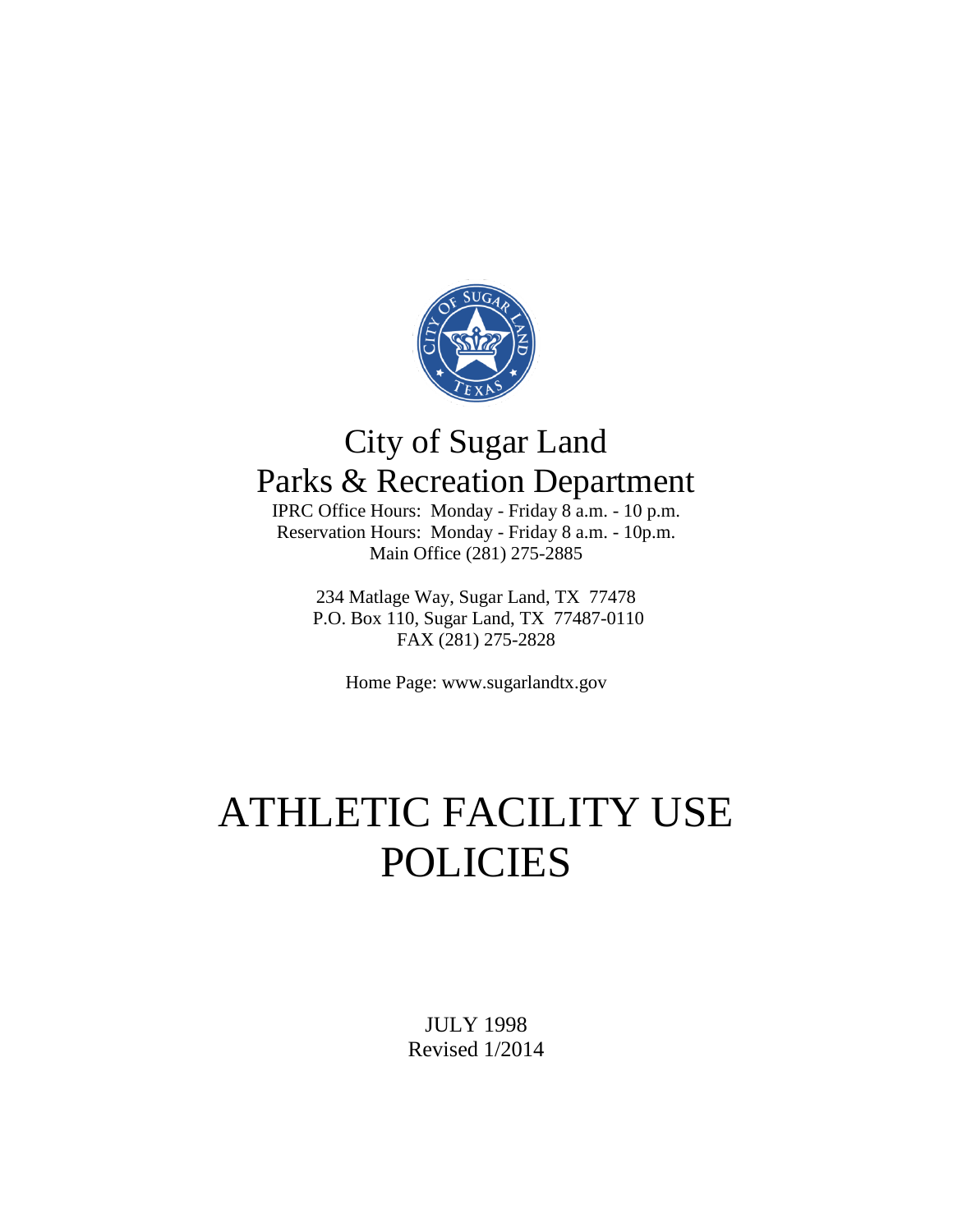## **Table of Contents**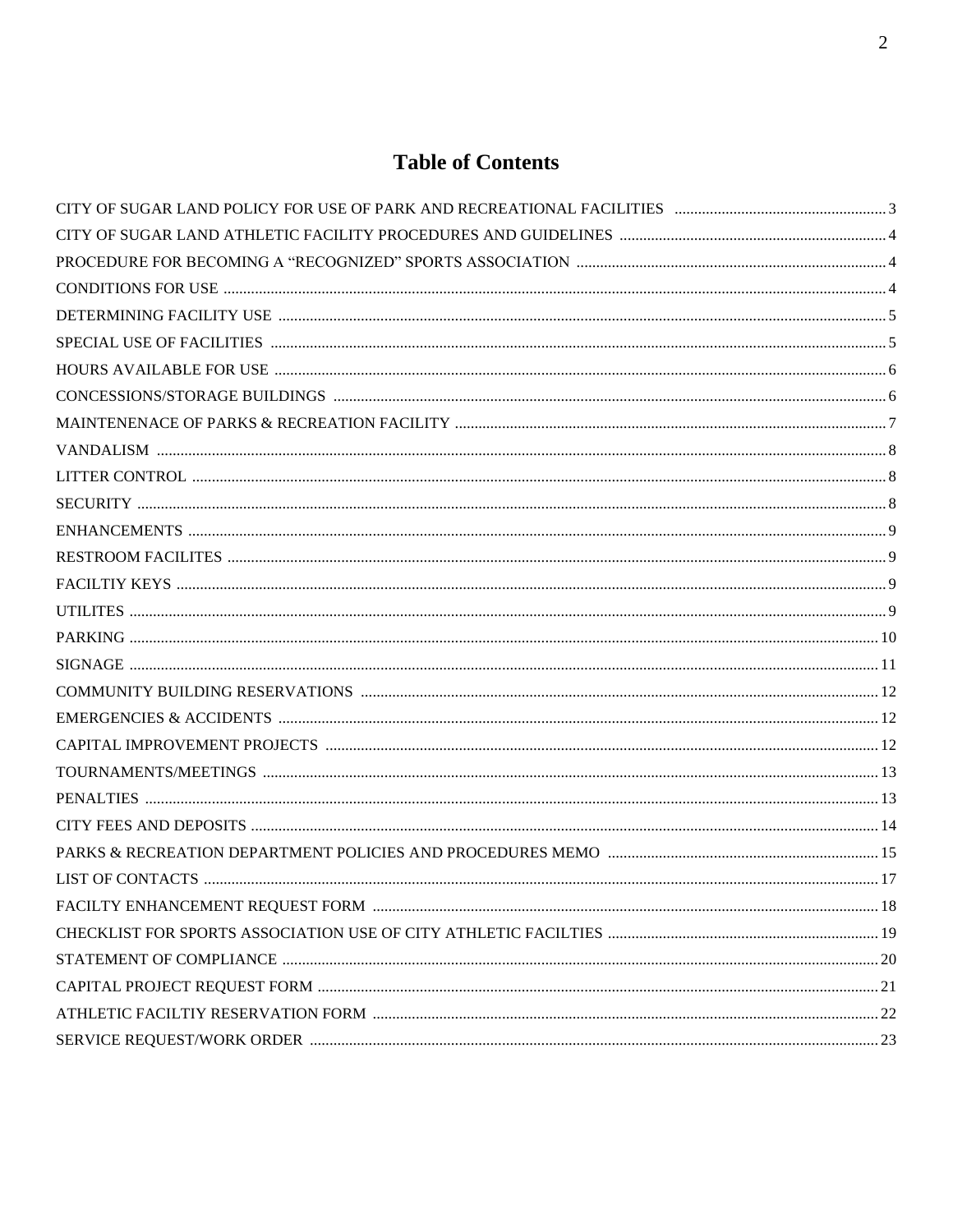## **CITY OF SUGAR LAND POLICY FOR USE OF PARK AND RECREATIONAL FACILITIES**

The policy for use of City of Sugar Land Park and Recreational facilities is composed of procedures, regulations, and guidelines designed to ensure that all facilities are utilized in a safe and efficient manner. The City of Sugar Land develops and maintains park and recreational facilities to serve the residents of Sugar Land.

Priority use of athletic facilities is reserved for associations requiring the ongoing, scheduled use of a facility to provide a recreational service or to meet a community recreational need. Sports Association, as defined for the purpose of this document, is a non-profit organization that conducts its own affairs within the framework of policies established by the City of Sugar Land.

Groups other than Sports Associations are encouraged to utilize park facilities. Groups or individuals must be go through a reservation process with the City of Sugar Land Parks and Recreation Department to use any reserved use field space.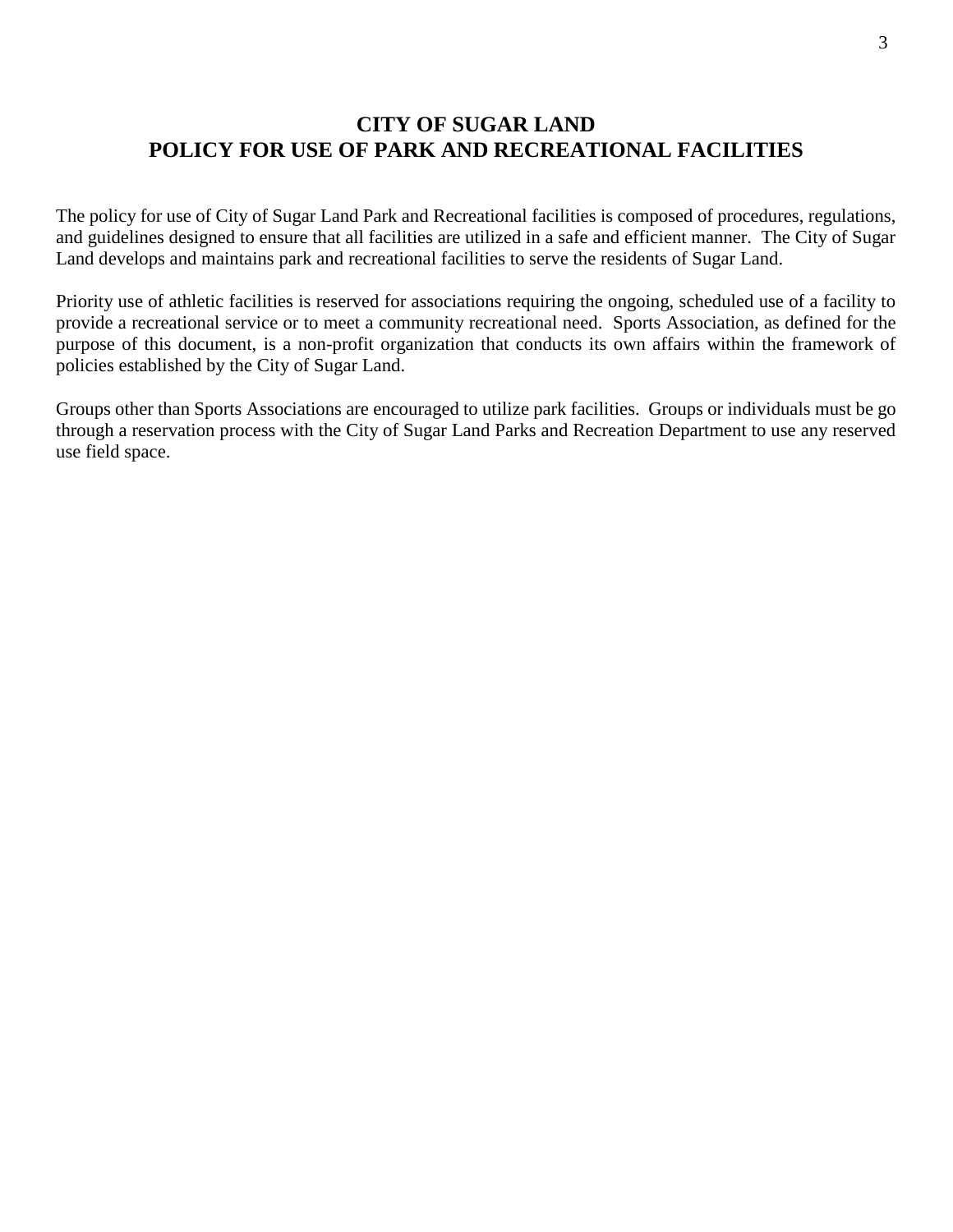## **CITY OF SUGAR LAND ATHLETIC FACILITY PROCEDURES AND GUIDELINES**

#### **RECOGNIZED SPORT ASSOCIATION**

A list of the recognized sports associations will be updated at the beginning of each year.

#### **PROCEDURE FOR BECOMING A "RECOGNIZED" SPORTS ASSOCIATION**

The following factors will determine a "recognized" sports association:

- 1. Historical Presence. Historical presence for the purpose of this document is defined as "The established ongoing use of a specific City of Sugar Land facility, by a group, during a designated time frame or season that has occurred more than once." In cases where two groups or organizations have historical presence and each has acquired recognized status at a single facility, the group with the longer duration of presence will be given preference.
- 2. Sugar Land Based Organization. Sports Associations must have non-profit status with the paper work identifying them as a Sugar Land based organization.
- 3. Sugar Land Resident Participation. Sports Associations percentage of resident participation will be considered when determining the number of facilities available for use. If it is determined that a majority of the participants in a given league/organization are not Sugar Land citizens, then their status as a recognized user will thus be reviewed. Rosters reflecting league participant's mailing address (street, city, state, and zip) must be submitted prior to each and every league season (i.e. spring, summer, fall, winter, or each season per league calendar).
- 4. Non-exclusive, with an emphasis on recreational programming and opportunities as the utmost priority and goal under which the organization operates.

#### **CONDITIONS FOR USE**

All Organizations will be required to submit written requests for use of facilities to the Parks and Recreation Department at least thirty (30) days prior to the beginning of any anticipated facility use. **Written requests shall be accompanied by a certificate of insurance naming the City as an additional insured, the latest season's financial statement, a list of the Sports Association's Board of Directors with appropriate addresses and telephone numbers, tournaments, tryouts, practices, game schedules, and a security deposit with a 501©3 non-profit status form. Failure to submit requested information can lead to the loss of "recognized" status and potential loss of priority user status, which could effect field allocation.**

Sports Associations shall designate one (1) person and one (1) alternate person to act as the contacts for their Sports Association and shall submit the persons, name, title, address, e-mail address (if applicable), home, work, cell and fax telephone numbers to the Parks and Recreation Department. Sports Associations are responsible for updating their contact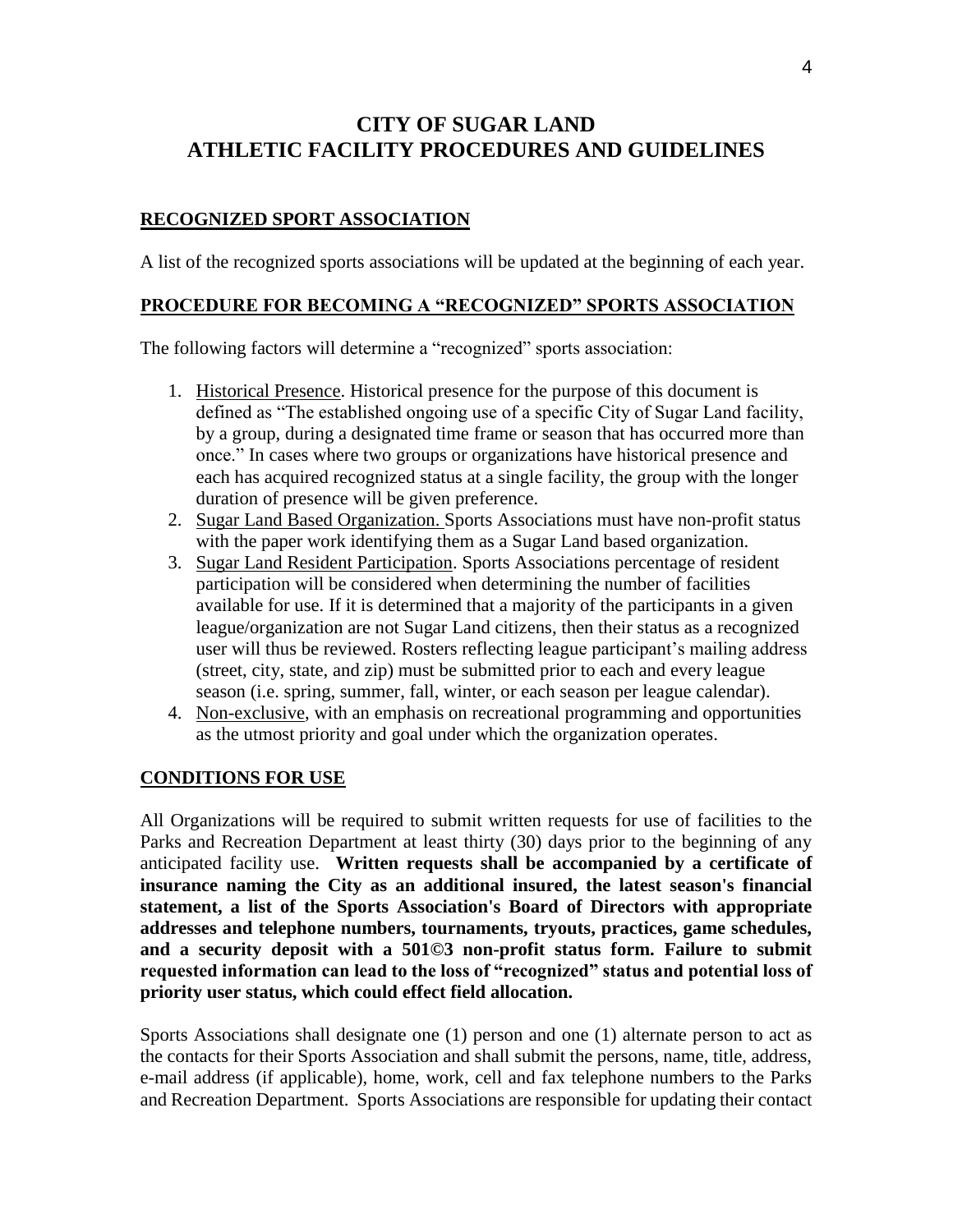information as changes occur. The Athletics Coordinator or designee shall act as the City of Sugar Land's liaison to all of the Sports Associations.

Groups or individuals seeking reserved use of city athletic facilities may do so under the following conditions:

- 1. Individual making the application can be a resident or non-resident.
- 2. Times and dates do not conflict with sports association use.
- 3. Reservations are subject to the approval of the Parks & Recreation Department, may be denied at any time, and may be no longer than two (2) consecutive days.
- 4. Payment is required ten (10) working days before requested date(s). (See Page 14 for Fees and Deposits).
- 5. Application is made no more than thirty (30) days in advance and no less than seven (7) working days before requested date.
- 6. Facilities will be rented "as is". Other arrangements (chalking and lining, dragging fields, nets, flags, bases, etc.) will be made by the applicant and at their expense.
- 7. Applicant must make arrangements to leave the facility in condition it was found. If an applicant does not leave the facility in the condition in which it was found (i.e. if, upon arrival, lines were chalked and infields drug at a baseball facility, etc.), then they are subject to forfeiting future usage of City of Sugar Land Athletic Facilities.
- 8. The City will be responsible for turning lights on/off for the applicant.
- 9. A signed contract will be given to the user once the process is complete.

10. Conditions/playability of fields will be determined by the Athletics Coordinator or designee.

#### **DETERMINING FACILITY USE**

Recognized Sports Associations will be granted priority use of a facility by the City of Sugar Land on a per season basis: however, facilities will remain open for public use when use does not interfere with the associations scheduled activities.

Use by the public of designated "open play areas" will be on a first come first serve basis. The City of Sugar Land reserves the right to program facilities during times when facilities are not being utilized. All scheduled use of facilities will be determined by the City of Sugar Land.

#### **SPECIAL USE OF FACILITIES**

The City of Sugar Land reserves the right to host athletic leagues, special events, and programs at all public park facilities. Sports Associations will be notified in advance of any special events or programs that may conflict with their scheduled use. The City will make every effort to schedule special events during non-use time periods.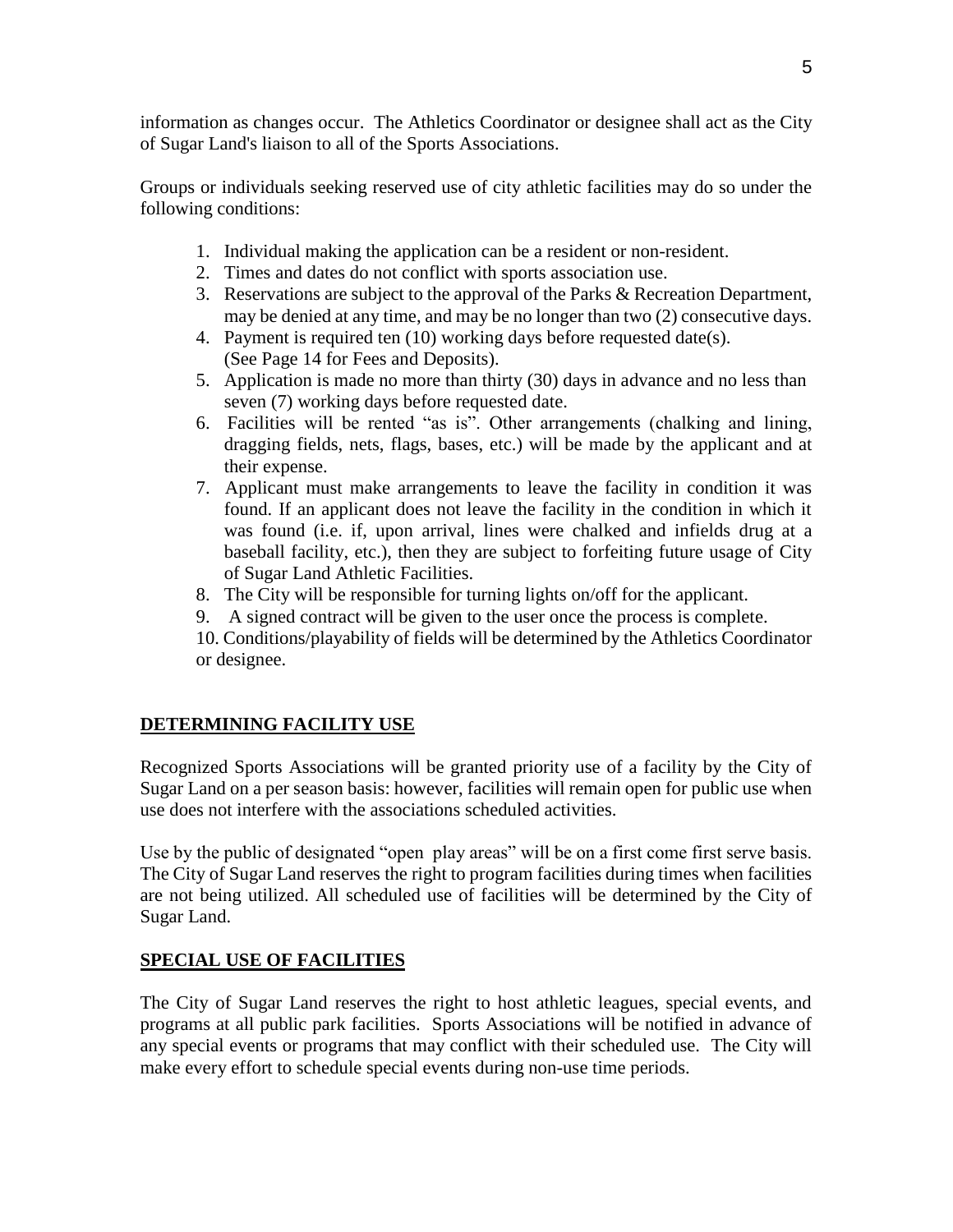The Parks and Recreation Department must be informed before any Sports Association enters into arrangements with other organizations for use of public facilities. Organizations wishing to host clinics, workshops, and/or programs that are performed by agencies other than the Sports Associations are required to schedule such programs with the City at least thirty (30) days prior to the beginning of the program. The Sports Association will be required to name the agency as an additional insured on their insurance policy.

#### **HOURS AVAILABLE FOR USE**

City Parks are opened from sunrise to sunset, excluding lighted facilities which are opened in accordance with the Park Facility Lighting Policy. See attachment on Page 15.

#### **CONCESSION/STORAGE BUILDINGS**

Scheduled use of concession/storage buildings will be on a per season basis with use determined by the recognized/historical presence of a Sports Association at a specific facility. Only one Sports Association per season will be granted priority use of a specific building. If another Sports Association requests use of that building during the same time frame, the Sports Association with priority use of the building may choose to share use, contingent upon the City's approval. The City may use the concession and storage areas during city-sponsored activities. The City also reserves the right to enter into contracts with private companies for concession operation services.

All Sports Associations are required to furnish whatever equipment and supplies are necessary to operate the concession area and maintain in a sanitary manner, all restrooms, concession and storage facilities. An ice machine is the only equipment that the City will provide inside a concession area. Associations agree to abide by any and all health code requirements for food service including all appropriate permits.

The addition of new storage facilities may be added with the review and permission of the City. All equipment stored at a concession/storage building must be removed at the end of the Sports Association's season, unless otherwise approved by the City. The City will inspect facilities at least once a quarter to determine if flammable, hazardous, or toxic substances/materials are being stored and handled properly. Sports Associations must not block access to facility equipment such as air conditioners, heaters, ice machines, breaker panels, circuit panels, etc.

The City of Sugar Land shall be responsible for repairs and upkeep of city owned concession/storage buildings that are the result of normal wear and tear and aging. Sports Associations will be responsible for repairs stemming from damages incurred by the facility due to the Sports Association's negligent or irresponsible use. All facilities conditioned with air should maintain temperatures, especially those with ice machines, within the range of  $76 - 80^{\circ}$  F.

#### **MAINTENANCE OF PARK AND RECREATIONAL FACILITIES**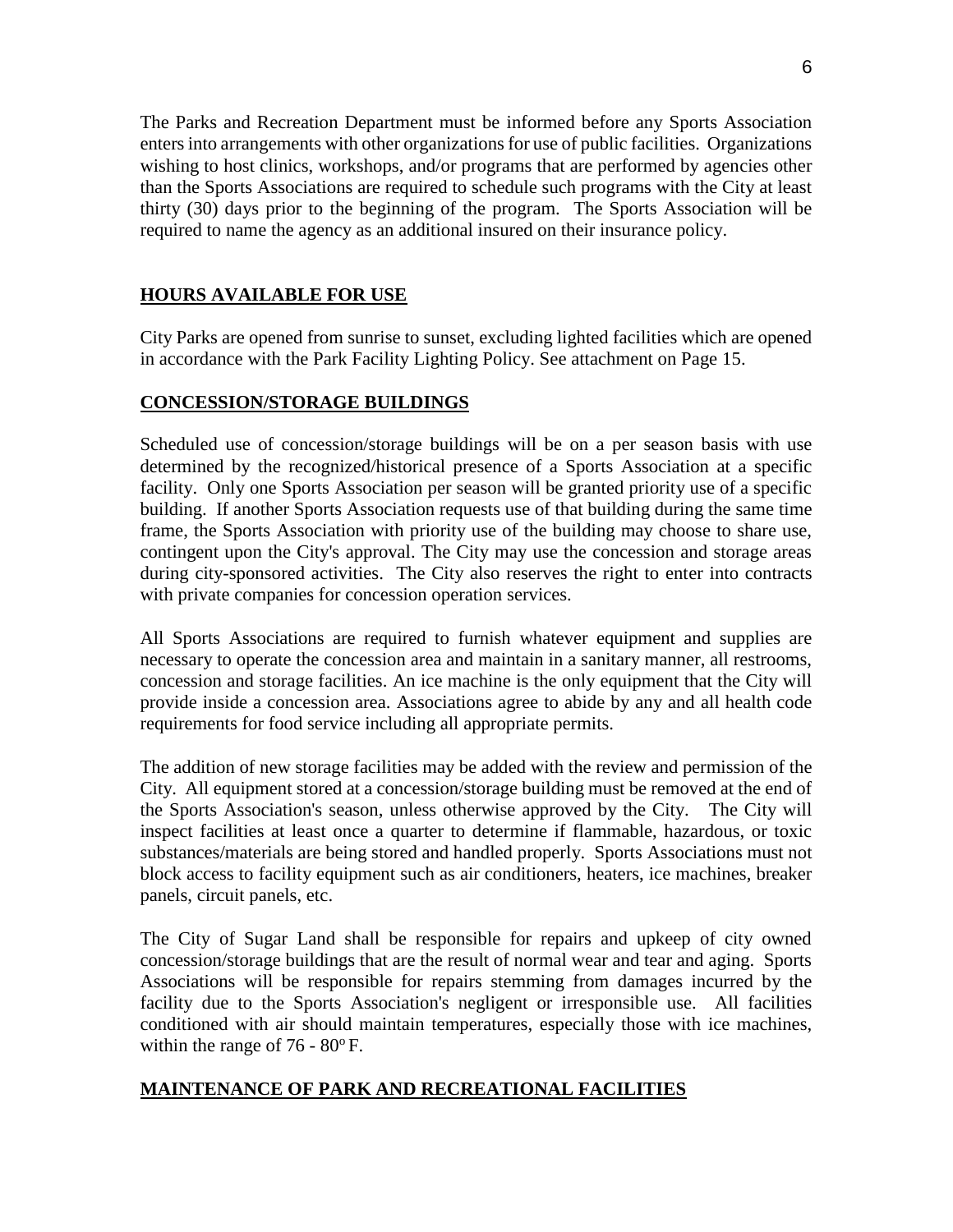The City of Sugar Land will provide a level of maintenance service to all park and recreation facilities that ensure the safe and efficient use of facilities by the Sports Association and the general public. The Sports Associations are responsible for correcting hazardous conditions related to the association's activities. Failure to address the hazardous conditions within 24 hours could result in the suspension of having a recognized league status. The City of Sugar Land will not provide maintenance or upkeep to property or facilities that are not owned by the City of Sugar Land but retains the right to remove the property.

Sports Associations and other organizations will be responsible for and bear all costs associated with the operation and maintenance of any and all league, season, or sport specific upkeep to the facility (i.e., chalking foul/boundary lines, dragging infields, screening, overall field maintenance upkeep, etc.). The leagues will bear the cost for repairs to city property caused by the leagues (i.e. irrigation, landscape, facility damages.) The Sports Association and other organizations shall furnish and maintain their own equipment, materials, and/or supplies for operating their games and events (i.e., starting blocks, bases, soccer goals, public address systems, nets, scoreboards, etc.).

The Parks and Recreation Department has established a Service Request / Work Order System. This system follows the below listed procedure: (Priorities determined by City of Sugar Land staff)

| Priority         | <b>Priority Description</b> | <b>Notes</b>               |
|------------------|-----------------------------|----------------------------|
| $\overline{1}$ . | Emergency                   | Respond within 24 hours    |
| 2.               | Urgent                      | Respond within 72 hours    |
| 3.               | General                     | Respond within 10 days     |
| $\overline{4}$ . | Routine                     | Respond within 2-3 Weeks   |
| <b>SE</b>        | <b>Special Events</b>       | Completed by date required |

The purpose of the system is to provide park maintenance personnel with documentation in order to better serve and track facility repairs, maintenance activities, and service requests. Its intent is to provide a better means of communication between persons requesting service and park maintenance personnel concerning park facilities.

Attached to this document is a copy of the maintenance / service request form. Requests can be completed on the form and turned in to the Parks and Recreation Department in order to schedule necessary inspections and / or repairs. The form can be brought to the main office, faxed, or emailed. Emergency requests can be made in person. After business hours or on weekends contact the Park Ambassador. Verbal requests should be followed up with written requests to insure completion of request. Email is the preferred method of requesting maintenance assistance. *See a list of contacts on Pg. 17.*

#### **VANDALISM**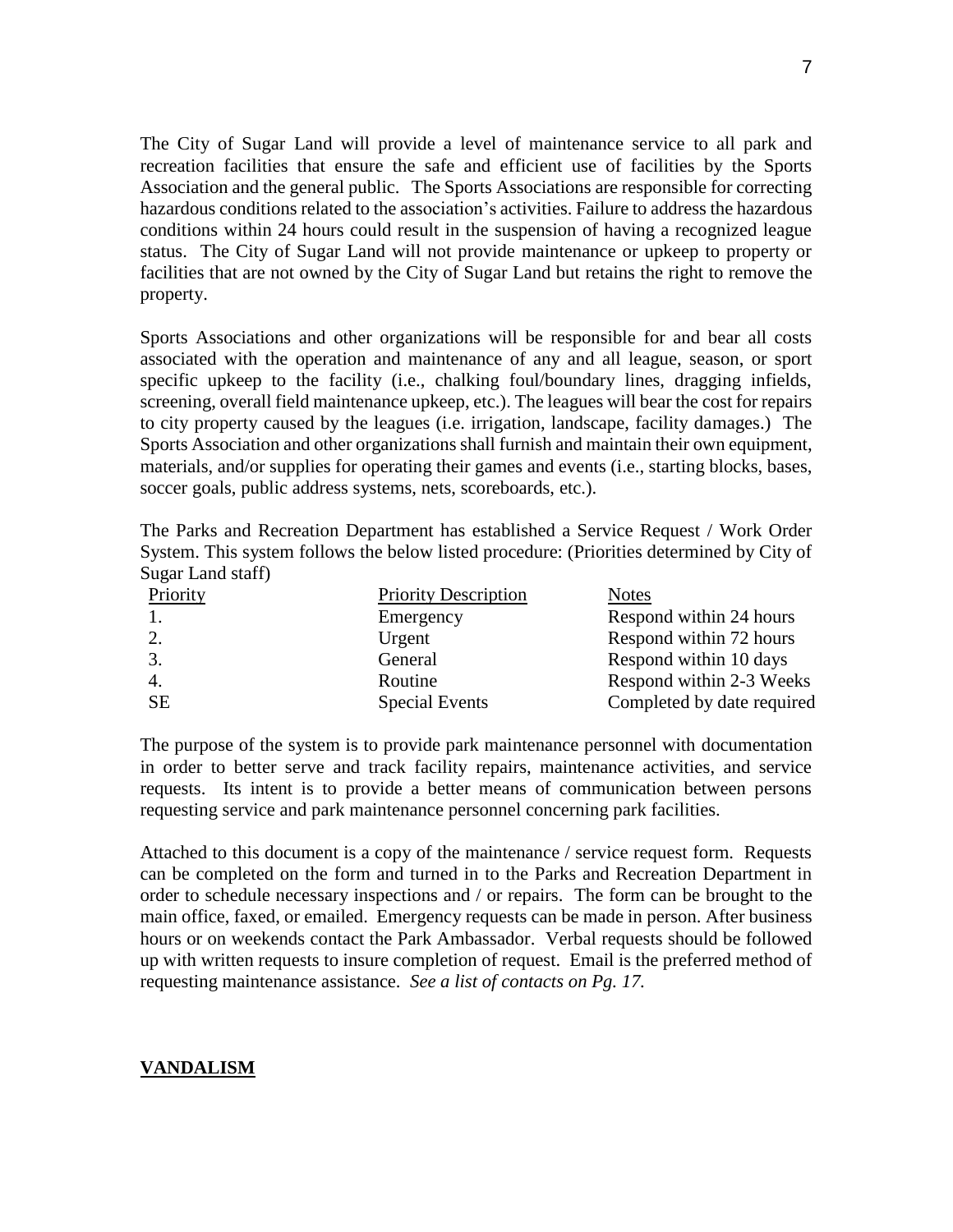Sports Associations with access to facilities will secure all doors, windows, or any other points from which a person could enter. The City will share in the responsibility of deterrence by providing sufficient lighting, frequent police patrols, overall security assessment, and other measures upon the review and permission of the Director.

Repairs to facilities caused by vandalism will be the responsibility of the City. The City will repair or replace due to vandalism as necessary, the following equipment: ice machines, air conditioners' / heaters, electrical and lighting systems, telephone systems, plumbing systems, or others upon review and permission of the Director. The Sports Associations will be responsible for replacing or repairing items vandalized which the Association owns.

#### **LITTER CONTROL**

All sports associations; organizations and individuals will remove trash daily from dugouts, around concession stands, playing fields the facilities/buildings, parking areas and common areas for trash, debris, and litter associated with their activities. All trash, debris, and litter can be deposited in the trash receptacles or dumpster on the park grounds.

The City will share the responsibility to keep all facilities clean of trash, debris, and litter. Currently the City collects trash from the trash receptacles twice a week at community parks and once a week for neighborhood parks. Litter and debris collection is completed before scheduled mornings and as needed.

#### **SECURITY**

City parks are patrolled regularly by the Sugar Land Police Department. The Parks and Recreation Department provides Park Ambassadors to patrol the parks during evenings and weekends, they can be contacted at 281-725-7003. The Parks Ambassadors' role is to serve as park advocates, educate the public on park rules and ordinances, conduct daily visits and inspections, and report any problems to the Parks and Recreation Department and/or Police Department.

As such, it is neither the responsibility nor the right of persons other than those representing the City of Sugar Land Parks and Recreation Department to enforce park rules and regulations. If you are a witness to a violation of those rules or actions inconsistent with expectations of a public setting, please contact a City of Sugar Land Parks & Recreation employee or for reporting after-hours incidents (6:00p.m.-8:00a.m., weekends, holidays), contact the Parks & Recreation on-call service via the Parks & Recreation Department's main number (281-275-2885).

#### **ENHANCEMENTS**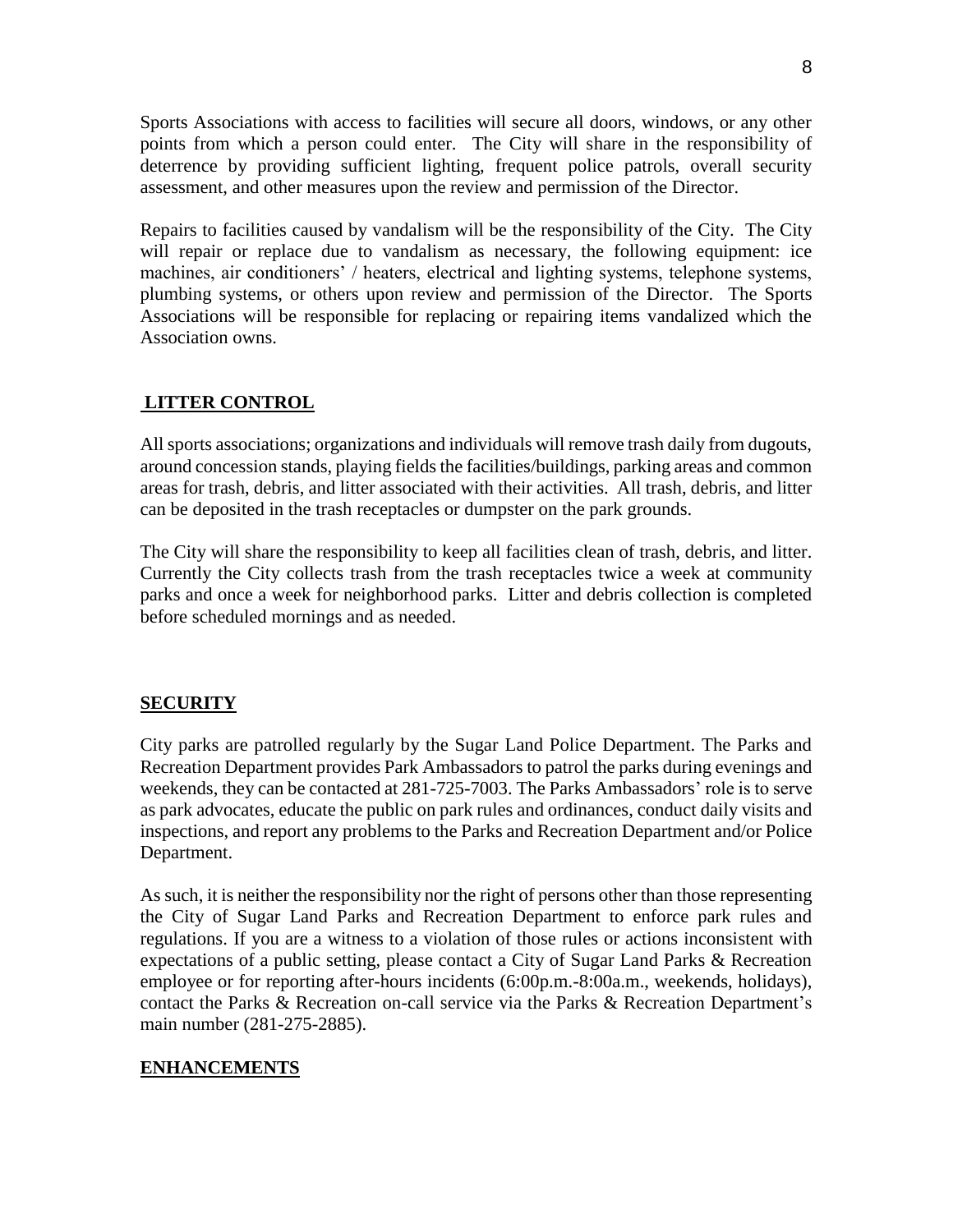Sports Associations will not install build or perform any type of facility or property improvements without the express written consent of the City of Sugar Land. These enhancements could include but not limited to, enlarging ball fields, establishing new fields, batting cages, cutting trees, extra landscaping, and modifying irrigation systems. Requests for improvements must be submitted in writing to the Parks and Recreation Director at least thirty (30) days prior to the desired date of performing the improvement. All requests require approval of the Director of Parks & Recreation. See attached Facility Enhancement Form on Pg. 18.

#### **RESTROOM FACILITIES**

Restroom facilities or portable toilets are available at all City owned facilities. The cleaning of restrooms and provision of necessary supplies is the joint responsibility of the City and Sports Associations. The City will clean the concession stand restrooms twice a week. The Sports Associations will be responsible for supplemental cleaning of the concession stand restrooms. The Sports Associations may contract with outside contractors for supplemental cleaning of the restrooms*.* The City expects assistance in meeting the health and safety needs of our park patrons. The City does not encourage the use of restroom facilities at private or semi-public facilities located adjacent to city owned parks.

#### **FACILITY KEYS**

Where applicable, keys will be provided to the concession/storage buildings, gates, and lighting boxes. Keys may be limited to a maximum of six (6) keys issued for each facility. Sports Associations/ Applicants will be assessed a deposit. At the end of each season all keys must be returned to the Parks Department before issuance of new keys for the next season. Key deposits will be refunded upon return of issued keys. Sports Associations will provide a list of all Association Members names and telephone numbers in possession of facility keys.

#### **UTILITIES**

Per city ordinance effective January 1, 2005, leagues are now responsible for 50% of the light bills at their facilities. However, through the investment that Sugar Land organizations have committed themselves to, Youth Sports Associations are allowed to "buy down" the portion of the light bill, resulting in the organization being responsible for up to 25%.

Documentation in the form of invoices, receipts, contracts or other detailed documents must explicitly detail expenses incurred by leagues during a given quarter, detailing a leagues expenditures dedicated towards general maintenance of facilities, equipment for maintenance of facilities, materials purchased for maintenance of facilities, or personnel employed by a Sports Association for the sole purpose of supplemental maintenance at a city of Sugar Land athletic facility.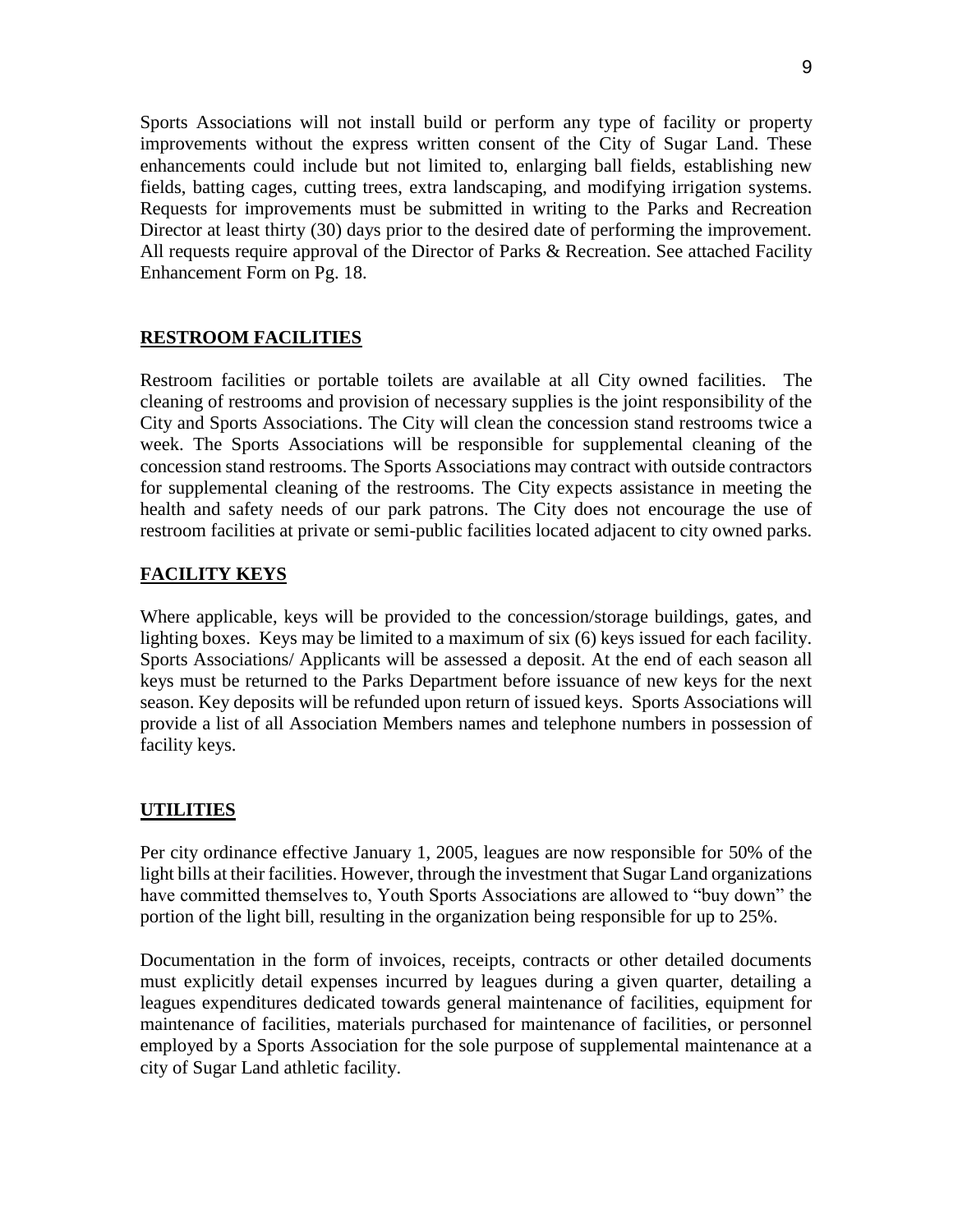For organizational investments that match or exceed 25% of the light bill total for the given quarter, leagues will be able to "buy down from 50% of the light bill responsibility to 25%. (NOTE: leagues will only be able to buy down 25% of the total in a given quarter. EXAMPLE: \$10,000 total bill, \$5,000 league responsibility, receipts and /or invoices reflecting  $$2,500+$  worth of investment into the maintenance of facilities =  $$2,500$ responsibility towards the light bill by leagues.)

However, if an organization's investment exceeds 25% in a quarter that excess is then rolled over towards dedication to the following quarter's "buy down" process. (EXAMPLE: \$10,000 total bill, \$5,000 league responsibility, receipts and/or invoices reflecting  $$3,500+$  worth of investment into the maintenance of facilities = \$1,000 responsibility towards the light bill by leagues will be dedicated towards the following quarter's portion of responsibility.)

In the event that a league's investment does not meet the 25% necessary to "buy down" their portion of responsibility of the facility's light bill, the "buy down" percentage will be taken into account, not to exceed 25% of the light bill. (EXAMPLE: \$10,000 total bill, \$5,000 league responsibility, receipts and/or invoices reflecting \$1,500+ worth of investment into maintenance of facilities  $=$  \$3,500 responsibility towards the light bill by leagues.)

Voluntary man hours dedicated to the preservation, preparation, repair and upkeep of a City of Sugar Land park or facility are not quantifiable and, therefore, not considered in the calculation of "investment" when buying down an organization's portion of responsibility for the light bill.

#### **PARKING**

Sports Associations, organizations and individuals are entitled to use parking areas located at each park. All users are required to obey all traffic laws and regulations when utilizing park roadways. "No Parking" areas, as designated by posted signs, will be strictly enforced. Reserving of parking areas and charging for parking will not be allowed. Provisions can be made to reserve parking spaces for Emergency Vehicles. Handicapped parking spaces are available at each established parking area. No motorized vehicles will be allowed in the parks except in parking areas, the exception being emergency vehicles assisting an accident or injury, or the delivery of equipment, supplies and/or materials.

#### **SIGNAGE**

Sponsorship signs are allowed at facilities as long as they meet the specifications below. The City recognizes three types of sponsorship signs: sponsorship signs attached to concession buildings or other buildings, sponsorship signs attached to ball field fence work, and sponsorship signs which are free standing. The City must approve the design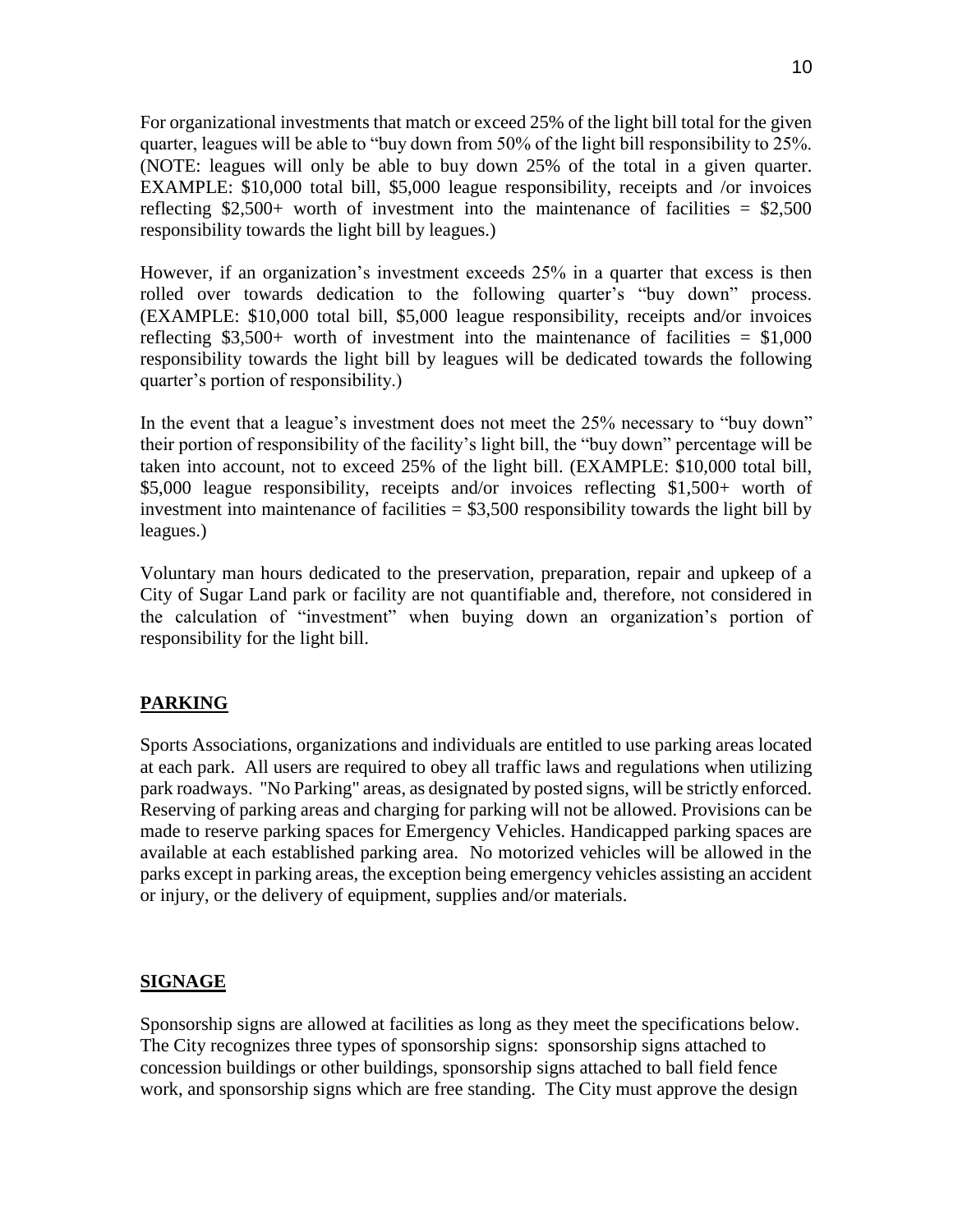and placement of sponsorship signs attached to buildings before installing or removing. Sponsorship signs attached to fence work must be 1'4" tall, at least ¼" thick, and 8' long painted dark green or black with white lettering. These signs may be attached to the ball field fences as long as they are legible from the ball field viewing area, are well painted and maintained and are all placed at the same height from the ground. Sponsorship signs, which are free standing, must be 4' tall, 8' long, at least  $\frac{1}{2}$ " thick on 4' x 4' wooden posts, 12"-18" from the ground to bottom of sign, and painted dark green or black with white lettering. The City before installation must approve the exact placement of the sign.

Requests to place signs on facilities that have not previously had signs will require the advance approval of the City. Written request must be submitted to the Parks and Recreation Director or designee prior to the desired date of installation.

All sponsorship signs that are damaged from weather, vandalism, or normal wear and tear must be repaired or replaced by the Sports Association. Exceptions to the policy may be made only with the approval of the City. If not repaired in a timely manner the signs will be removed at the City's discretion.

All sponsorship signs should be reviewed annually to determine if they should be repaired, updated or removed.

*Per city ordinance:*

#### **Sec. 4-11. Permit requirements; exemptions.**

(a) *Permits generally.* It is unlawful for any person to place, locate, relocate, erect, construct, replace or alter the size or shape of any part of a Freestanding or Wall Sign, including the face or other integral part, or to thereafter make use of a Freestanding or Wall Sign without having first secured a Sign permit from the City, except as otherwise provided in the chapter.

**Sec. 4-14. Duration** Unless earlier revoked, a Sign permit to construct, erect or place a Freestanding or Wall Sign is valid for 180 days from the date of issuance.

> (a) A permit to make use of one of more wind device sings on a premises devoted to a nonresidential use may not exceed a period of use of 28 consecutive days in one calendar year or two periods of use of 14 consecutive days in one calendar year.

(Ord. No. 1251, § 4, 7-18-00) **Sec. 4-26. Stake Signs.**

> a) *Size and Height.* A Stake Sign may not have an Effective Area in excess of nine square feet or a Height in excess of four feet.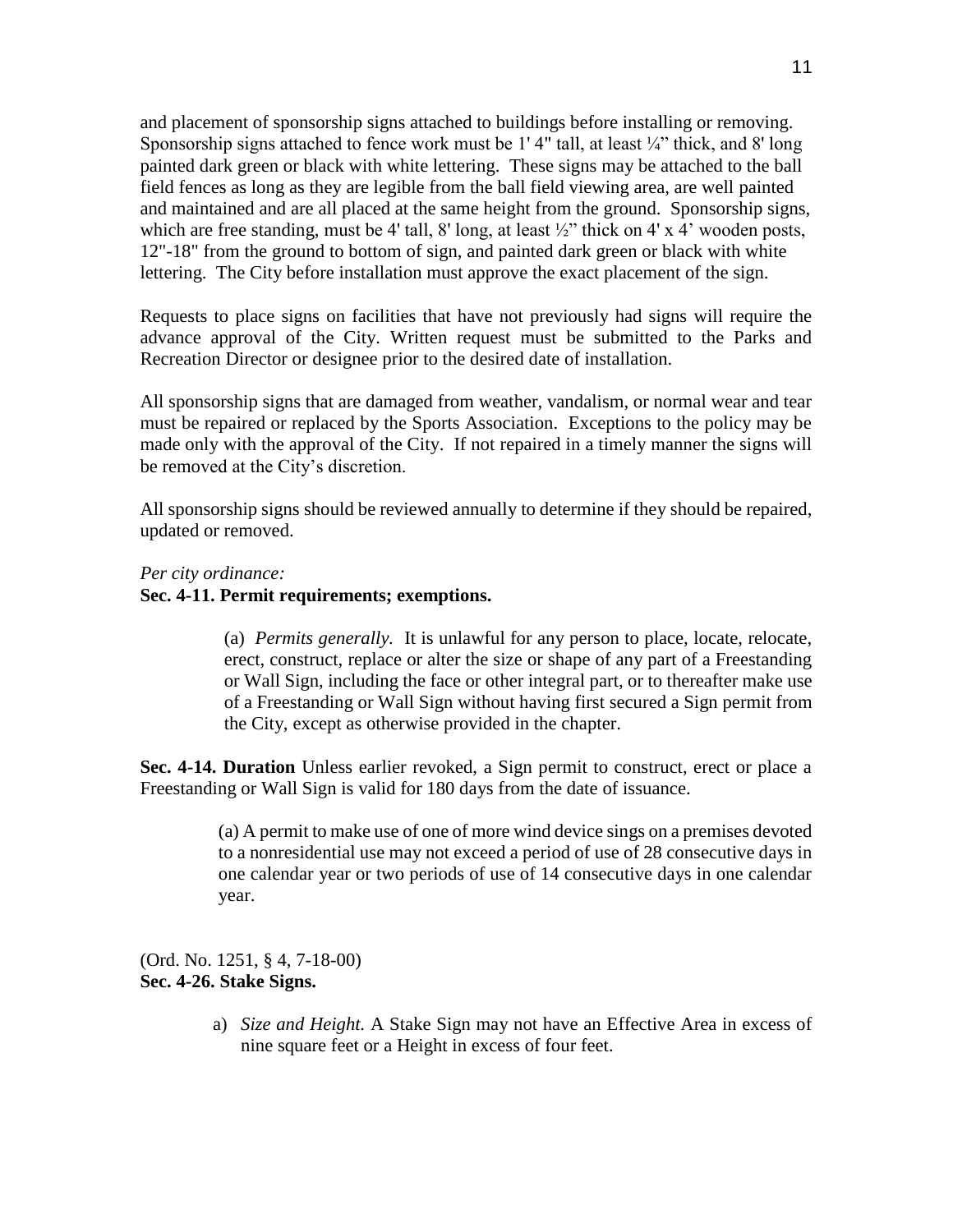- *b) Prohibited Areas:* A Stake Sign may not be located within the right-of-way of a public street or within a railroad right-of-way.
- *c) Removal.* A Stake Sign that advertises a particular event or happening must be removed within three days after the conclusion of the event by the owner of the premises on which it is located.
- *d)* On any City property that is used as an election polling place, a person may place a stake sign on the City property in an area designated by the city manager, beginning on the  $18<sup>th</sup>$  day prior to election, if the stake sign meets all the regulations of this section and contains only noncommercial messages. The City may remove and dispose of any sign that does not comply with these regulations.

(Ord. No. 1251, § 7, 7-18-00; Ord. No. 1340, § 1, 1-15-02)

#### **COMMUNITY BUILDING RESERVATIONS**

Community Centers are available for use by the Sports Associations. For information on fees, available dates, and policies contact the Parks and Recreation office at (281) 275- 2885 or the Athletics Coordinator (281) 275-2832.

#### **EMERGENCIES AND ACCIDENTS**

Sports Associations, organizations and individuals should make every attempt to inform the Parks and Recreation Office of any and all accidents that require medical attention by health care professionals. Accidents involving the condition or maintenance of facilities should be reported to the Parks and Recreation office at the beginning of the first business day following the accident. Emergencies involving maintenance of the facility should be reported immediately by contacting the Park Ambassador at (281) 725-7003. The Park Ambassador will contact the proper on-call staff representative.

#### **CAPITAL IMPROVEMENT PROJECTS**

Sports Associations wishing the City to consider funding specific capital improvement projects should submit in writing a detailed description of the type of project for consideration (i.e., two additional youth soccer fields, new overhead lights at pool). Written requests should be submitted to the Parks and Recreation Department, no later than March 1, for consideration in the following fiscal years' program budget. Requests submitted after March 1 will not be considered for the following fiscal years program budget. The City of Sugar Land's fiscal year runs October 1 - September 30. Approval of projects is based on priority need and available funding. See attached the Capital Improvement Project form on Pg. 21.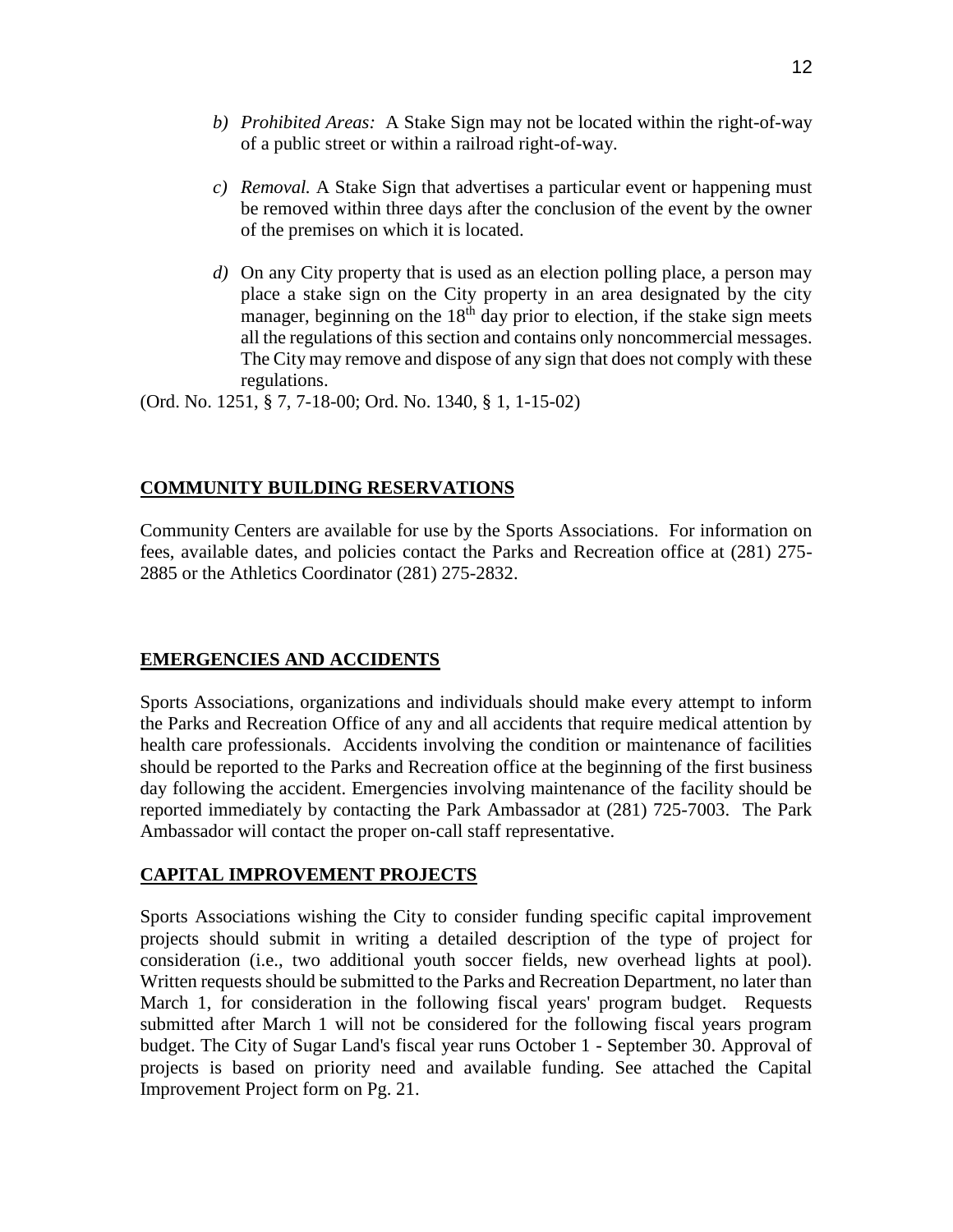#### **TOURNAMENTS/ MEETS**

- 1. Any request for tournament play or meets must be made in writing by the sponsoring organization no less than thirty (30) days prior to scheduled tournament or meet. Existing tournaments or meets will receive first consideration.
- 2. Request for tournament play will be restricted to recognized Sports Associations and Sugar Land residents. (See Fees and Deposits on page 14.)
- 3*.* The Parks and Recreation Department may restrict the number, size, dates, and locations of tournaments or meets in order to protect field or facility conditions or to prevent overuse of fields and facilities.
- 4. Approval of tournament play or meets does not guarantee field or pool condition or availability of parks and recreation personnel or equipment.
- 5. The Parks and Recreation Department may cancel a tournament or meet at any time in the interest of insuring quality and safety of fields, pool, or participants/ spectators.
- 6. The decision to cancel tournament or meet shall be made by authorized members from the Parks and Recreation Department.
- 7. A security deposit will be required for all tournaments/ meets.
- 8. Additional trash receptacles and/ or trash roll offs may be required. The applicant will incur all costs associated with additional trash receptacles/ roll offs.
- 9. The applicant will clean all areas associated with the tournament/ meet. This includes parking areas, fields, concessions areas, restrooms, and surrounding fields.
- 10. If additional clean-up is needed the applicant will be charged a fee, which will be deducted from the security deposit (See Fees and Deposits).
- 11. Additional restrooms may be required at the associations/ applicants expense.

#### **PENALTIES**

Any sponsoring association, group or person violating any provision of the Athletic Facility Use Policy may be penalized in the following manner:

- 1. Any sponsoring association, group or person may be notified of the violation in a written notice by the Parks and Recreation staff.
- 2. Any sponsoring association, group or person, upon written notification, may be provided an opportunity to resolve the violation determined by the Director of Parks and Recreation or designee.
- 3. Any sponsoring association, group or person violating any of the Policies and Procedures may be refused the scheduled usage of athletic facilities if such action is deemed necessary by the Director of Parks and Recreation upon the review and disposition of the violation.

Alcholol is PROHIBITED in all City of Sugar Land parks.

*\*\*See Utilities section of Policies on Pages 9-10.*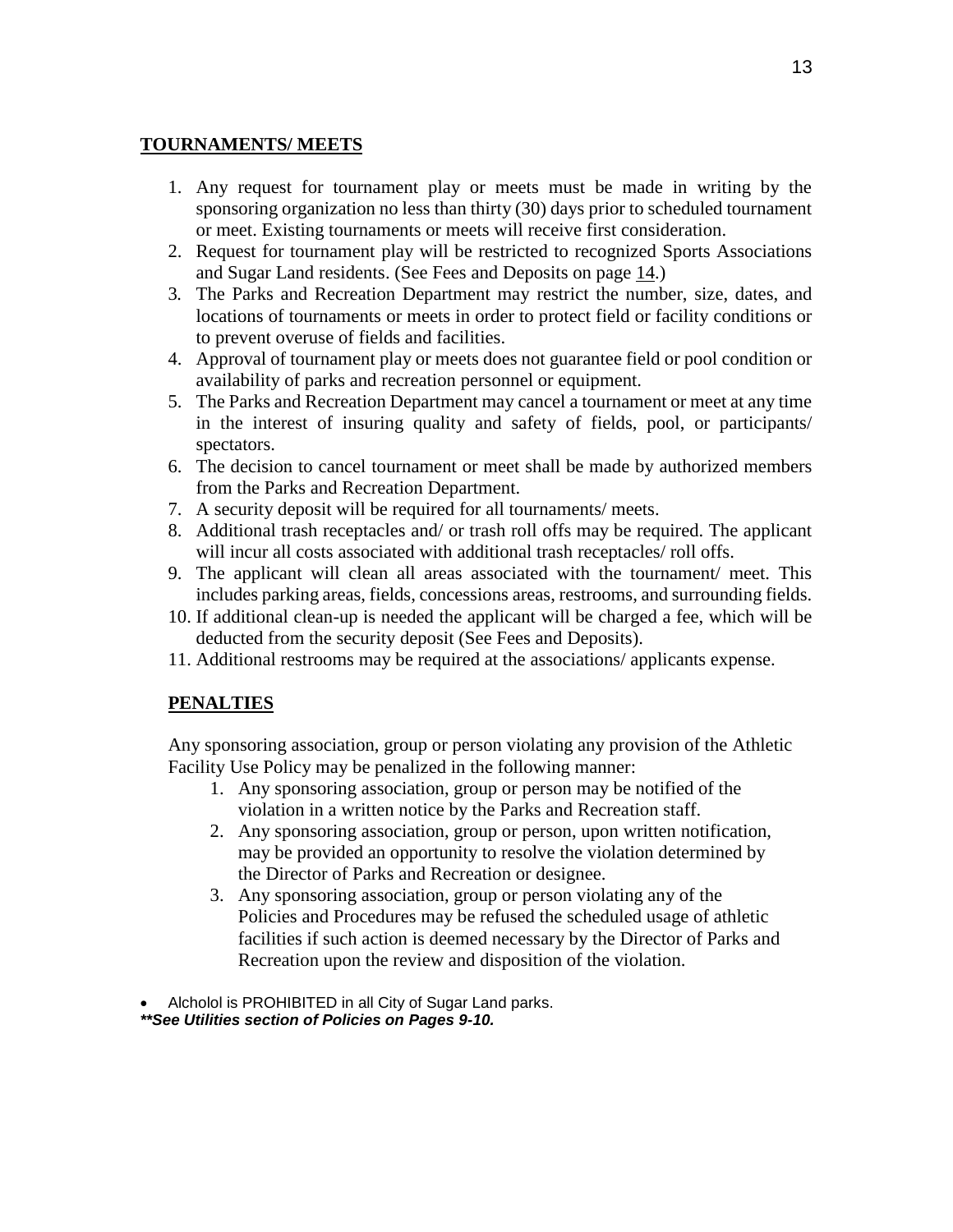## **CITY OF SUGAR LAND FEES AND DEPOSITS CALL 281-275-2885**

|                       | <b>Security</b><br><b>Deposit</b> | Non-<br>Lighted | <b>Lighted Fields</b> |
|-----------------------|-----------------------------------|-----------------|-----------------------|
| Leagues               | \$61.50                           | N/A             | $***$                 |
| <b>Private Groups</b> | \$61.50                           | \$21.50 per     | \$32.75 per hour      |
| Residents             |                                   | hour per field  | per field             |
| <b>Private Groups</b> | \$61.50                           | \$26.75 per     | \$43.00 per hour      |
| Non-Residents         |                                   | hour per field  | per field             |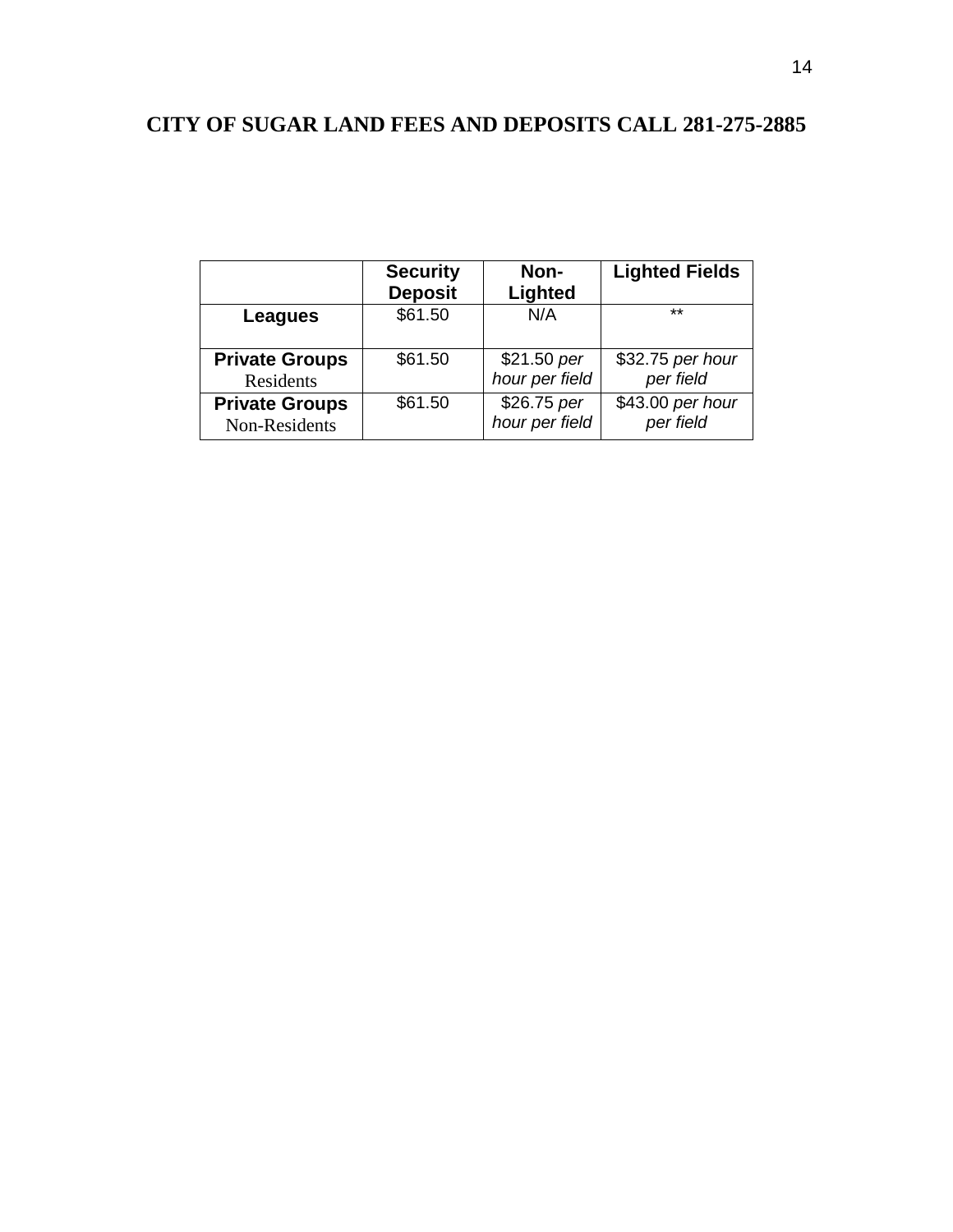Procedure: 7006-06 Effective Date: January 1,2012

## **CITY OF SUGAR LAND PARKS AND RECREATION DEPARTMENT POLICIES AND PROCEDURES**

#### TITLE: PARK FACILITY LIGHTING POLICY

APPROVAL SIGNATURE: DATE

#### INITIATING DEPARTMENT: PARKS & RECREATION DIRECTOR: Jim Browne

#### A. **PURPOSE**

The following policy is created to establish a uniform procedure to determine the types of park facilities eligible for activity lighting and the hours of operation of activity lighting in park facilities

#### B. **SCOPE**

It is the intent of this policy to provide clear and specific guidelines for the standards of park facility lighting inclusion and operation.

#### C. **PROCEDURES**

- 1. Neighborhood parks, pocket parks, and playground parks will not include activity lighting in their respective park master plans.
- 2. Community parks and regional parks will include activity lighting in their master plans. The specific degree of activity lighting will determined based on the lighting's potential impact on the community.
- 3. Activity lighting at park facilities will end no later than 10 p.m. Sunday through Saturday.
- 4. Exceptions will be allowed to policy #C3**:**
	- a. Activity lighting at City Park will end no later than 11 p.m. Sunday through Saturday.
	- b. Activity lighting for tournaments and special events that have prior written approval by the Parks and Recreation Director or designee will end no later than 12 a.m. Sunday through Saturday.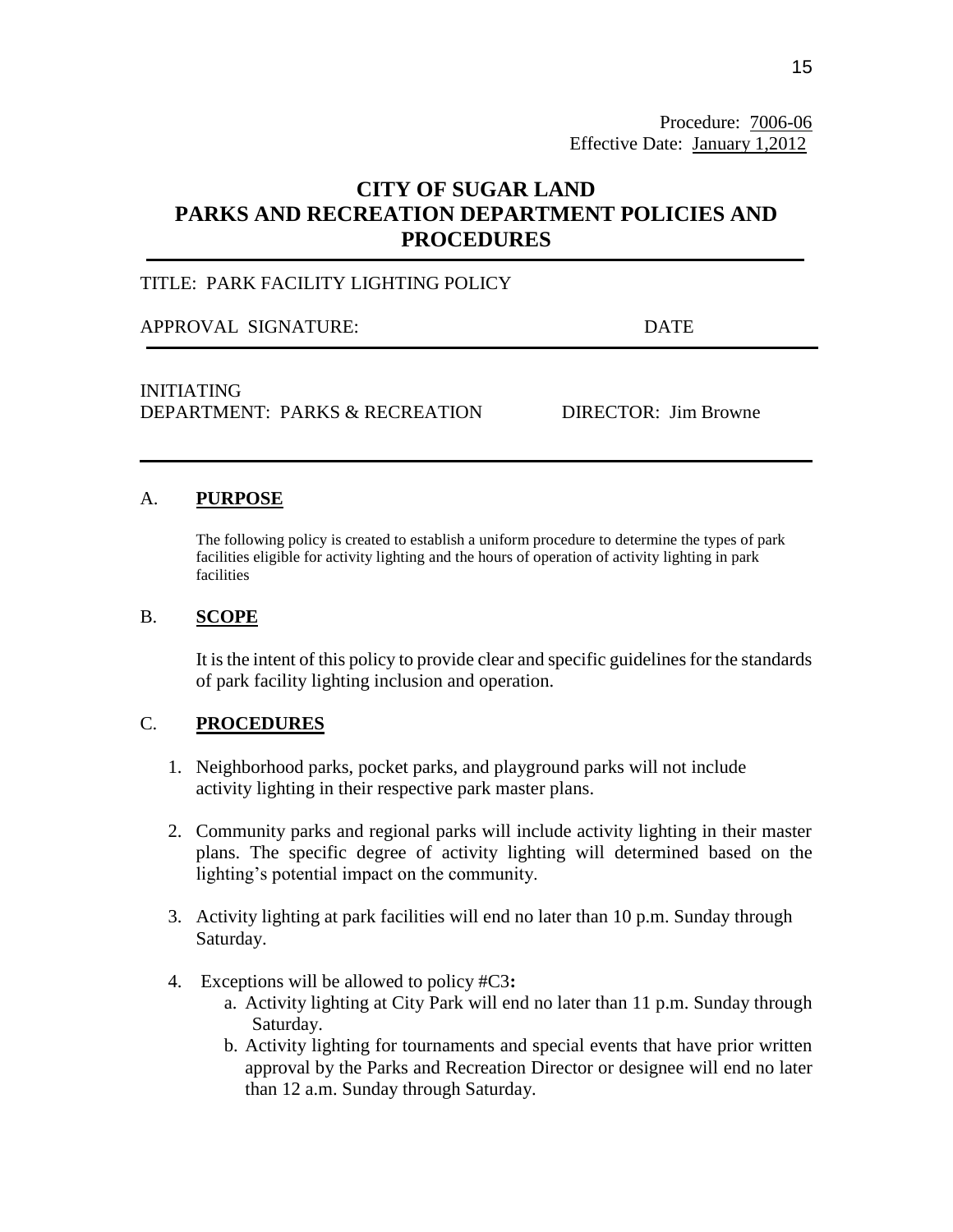5. The Parks and Recreation Department will notify the Sugar Land Police Department of activity lighting that extends beyond established hours of operation.

6. The Parks and Recreation Director or designee can alter the park facility lighting policy due to unforeseen circumstances.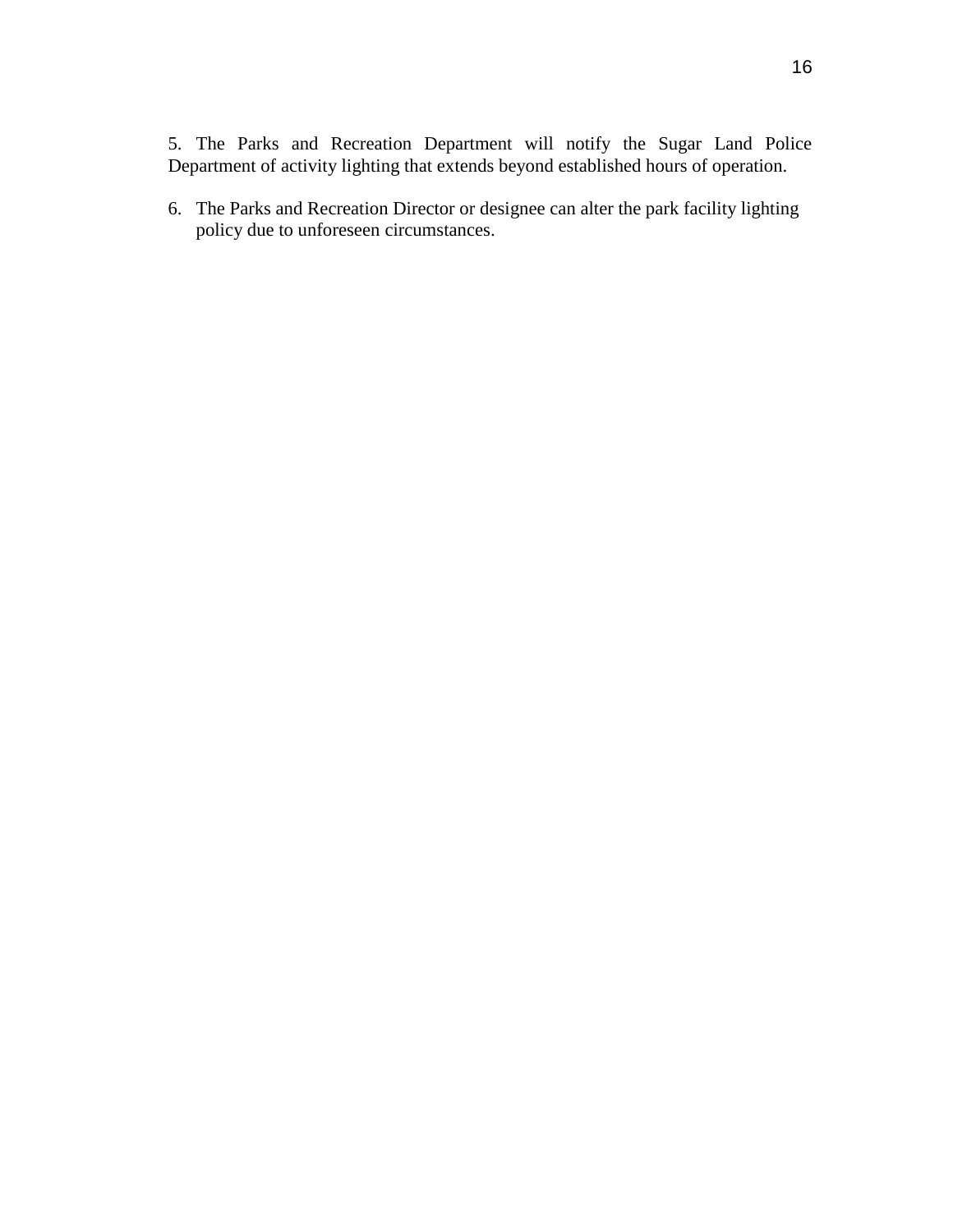## **LIST OF CONTACTS**

| <b>Contact</b>                                             | Phone<br><b>Number</b> | <b>Email Address</b>        |
|------------------------------------------------------------|------------------------|-----------------------------|
| L.R. Heffernan -Athletics Coordinator                      | 281-275-2832           | lheffernan@sugarlandtx.gov  |
| <b>Kimberly Terrell - Assistant Director</b>               | 281-275-2436           | kterrell@sugarlandtx.gov    |
| <b>William Hajdik -Assistant Director</b>                  | 281-275-2350           | whajdik@sugarlandtx.gov     |
| <b>Heather Bluejacket- Recreation Manager 281-275-2433</b> |                        | hbluejacket@sugarlandtx.gov |
| <b>Glen Lytle - Parks Superintendent</b>                   | 281-275-2898           | glytle@sugarlandtx.gov      |
| <b>Parks &amp; Recreation Main Office</b>                  | 281-275-2885           |                             |
| <b>Park Ambassadors</b>                                    | 281-725-7003           |                             |
| <b>On Call Service (After Hours)</b>                       | 281-275-2885           |                             |
| <b>Police Dispatch</b>                                     | 281-275-2525           |                             |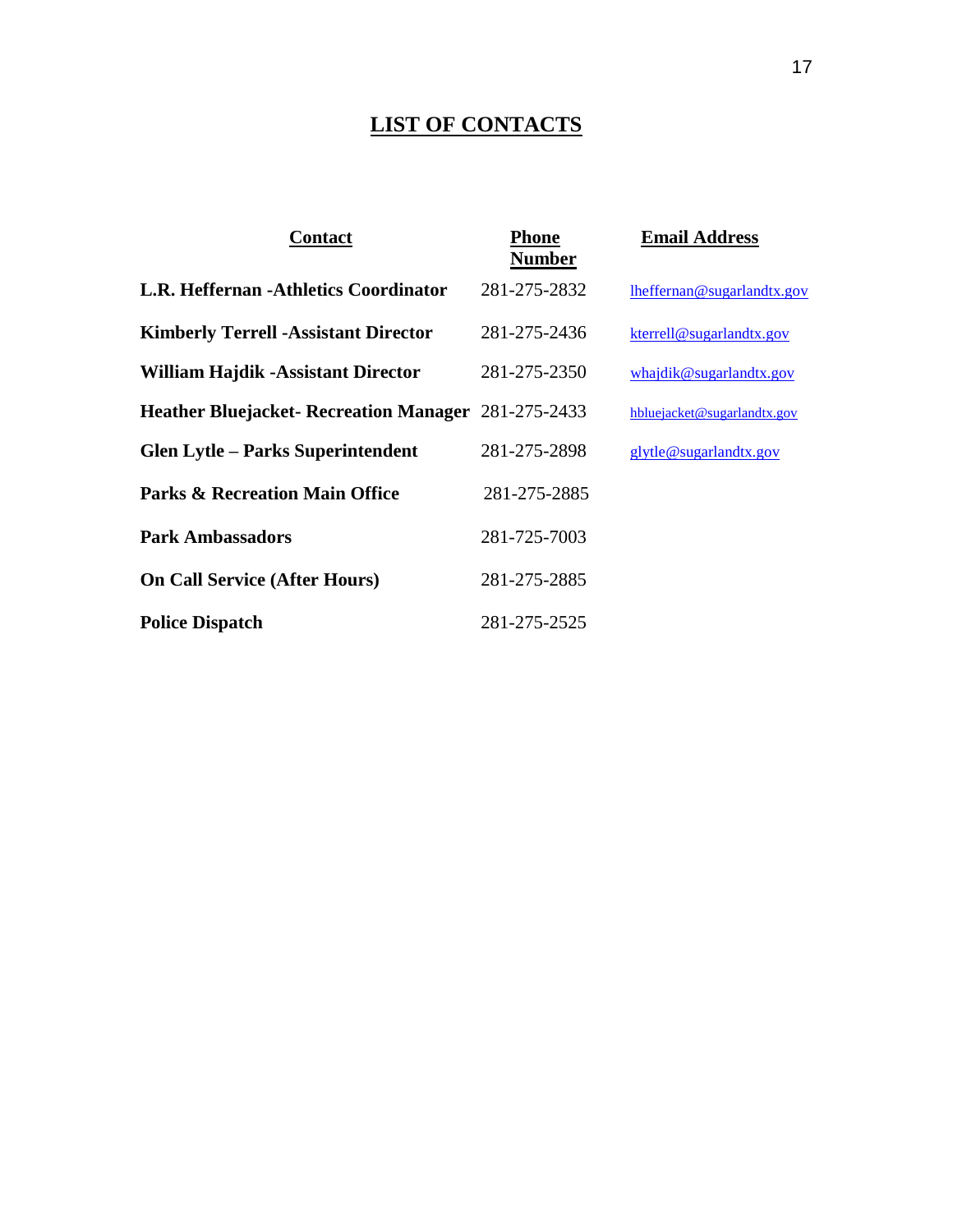## **FACILITY ENHANCEMENT REQUEST FORM**

The Sports Associations will not build, install, or perform any type of facility enhancement without the express written consent of the City of Sugar Land. This form is due thirty (30) days prior to the desired date of performing the improvement.

|                 | REQUEST DATE:                        |                                                                                                                                                                                                                                             |  |
|-----------------|--------------------------------------|---------------------------------------------------------------------------------------------------------------------------------------------------------------------------------------------------------------------------------------------|--|
|                 |                                      |                                                                                                                                                                                                                                             |  |
|                 |                                      |                                                                                                                                                                                                                                             |  |
|                 |                                      |                                                                                                                                                                                                                                             |  |
|                 |                                      |                                                                                                                                                                                                                                             |  |
|                 |                                      |                                                                                                                                                                                                                                             |  |
|                 |                                      | <u> 1989 - Andrea San Andrea San Andrea San Andrea San Andrea San Andrea San Andrea San Andrea San Andrea San An</u>                                                                                                                        |  |
|                 |                                      | <u> 1989 - Jan Salaman Salaman (j. 1989)</u>                                                                                                                                                                                                |  |
|                 |                                      |                                                                                                                                                                                                                                             |  |
|                 | ESTIMATED COMPLETION DATE:           |                                                                                                                                                                                                                                             |  |
|                 | PLEASE LIST IN THE COMMENTS SECTION. | ** IF THE CITY IS TO PERFORM ANY DUTIES OR IS EXPECTED TO ASSIST                                                                                                                                                                            |  |
|                 |                                      | COMMENTS:                                                                                                                                                                                                                                   |  |
|                 |                                      | <u> 1989 - Jan James James James James James James James James James James James James James James James James</u><br><u> 1989 - Johann Harry Harry Harry Harry Harry Harry Harry Harry Harry Harry Harry Harry Harry Harry Harry Harry</u> |  |
|                 |                                      |                                                                                                                                                                                                                                             |  |
|                 |                                      |                                                                                                                                                                                                                                             |  |
|                 |                                      |                                                                                                                                                                                                                                             |  |
| <b>REQUEST:</b> | <b>DENIED</b>                        | <b>APPROVED</b>                                                                                                                                                                                                                             |  |
|                 | BY:                                  | DATE:                                                                                                                                                                                                                                       |  |

 **Parks Director**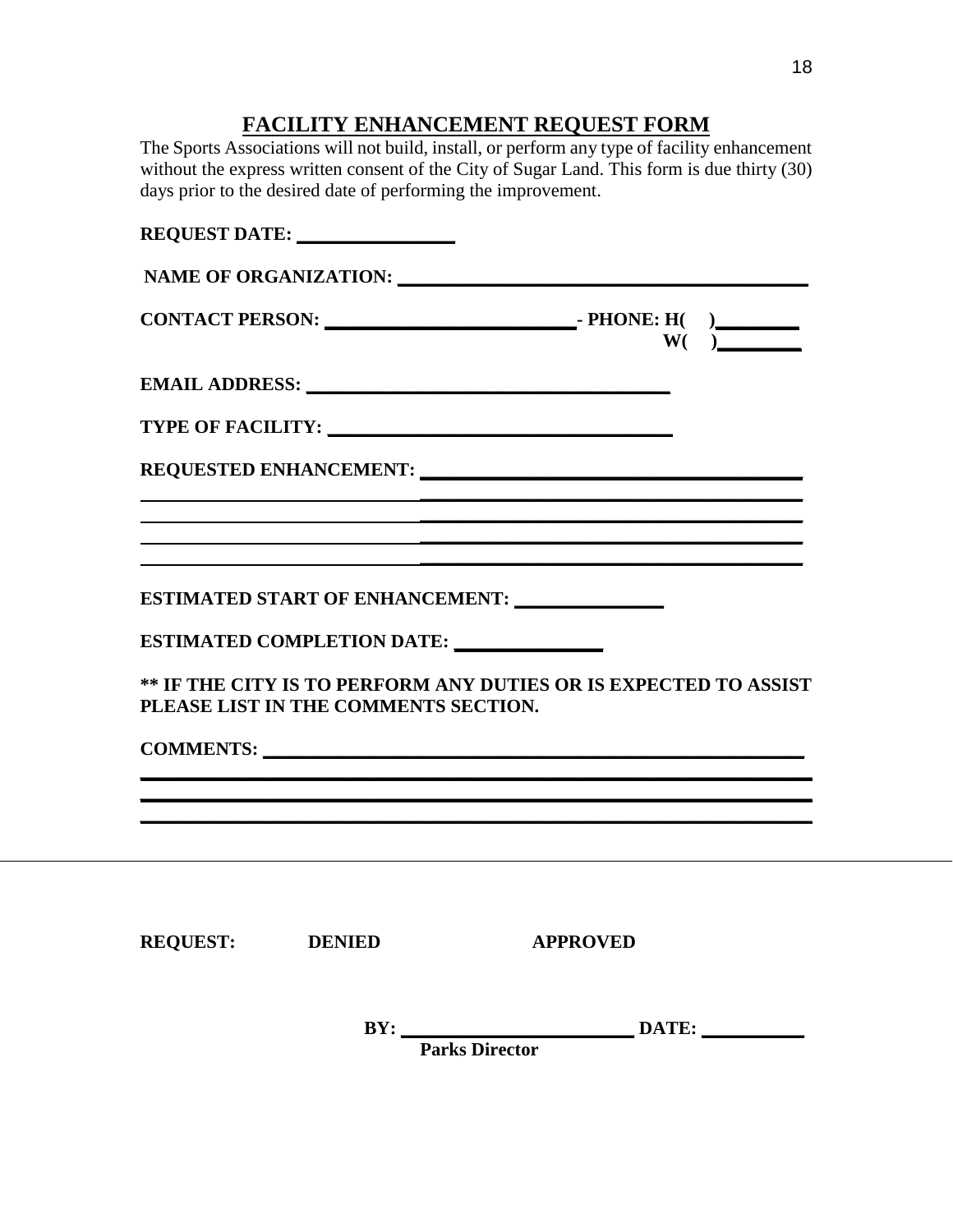#### **CHECKLIST FOR SPORTS ASSOCIATIONS USE OF CITY ATHLETIC FACILITIES**

- $\Box$  Application submitted at least 30 days before planned use
- $\Box$  Application dates span no more than one season or 6 months duration (i.e., Winter, Spring, Summer, Fall, Jan-June or July-Dec.) whichever is shorter
- $\Box$  City of Sugar Land is named as an additional insured on the certificate of insurance
- $\Box$  Last season's financial statement is enclosed
- $\Box$  List of association's board of directors is enclosed with names and addresses
- $\Box$  Tryout, practice, game schedules and tournaments are enclosed
- $\Box$  Contact person's name, title, address, home and work telephone numbers and fax numbers are included
- $\Box$  Signed statement of athletic facility policy compliance is enclosed
- $\Box$  Signed waiver of liability is enclosed
- $\Box$  Sports Associations will provide a list of all Association Members names and telephone numbers in possession of facility keys.
- $\Box$  Key Deposit
- $\Box$  Security Deposit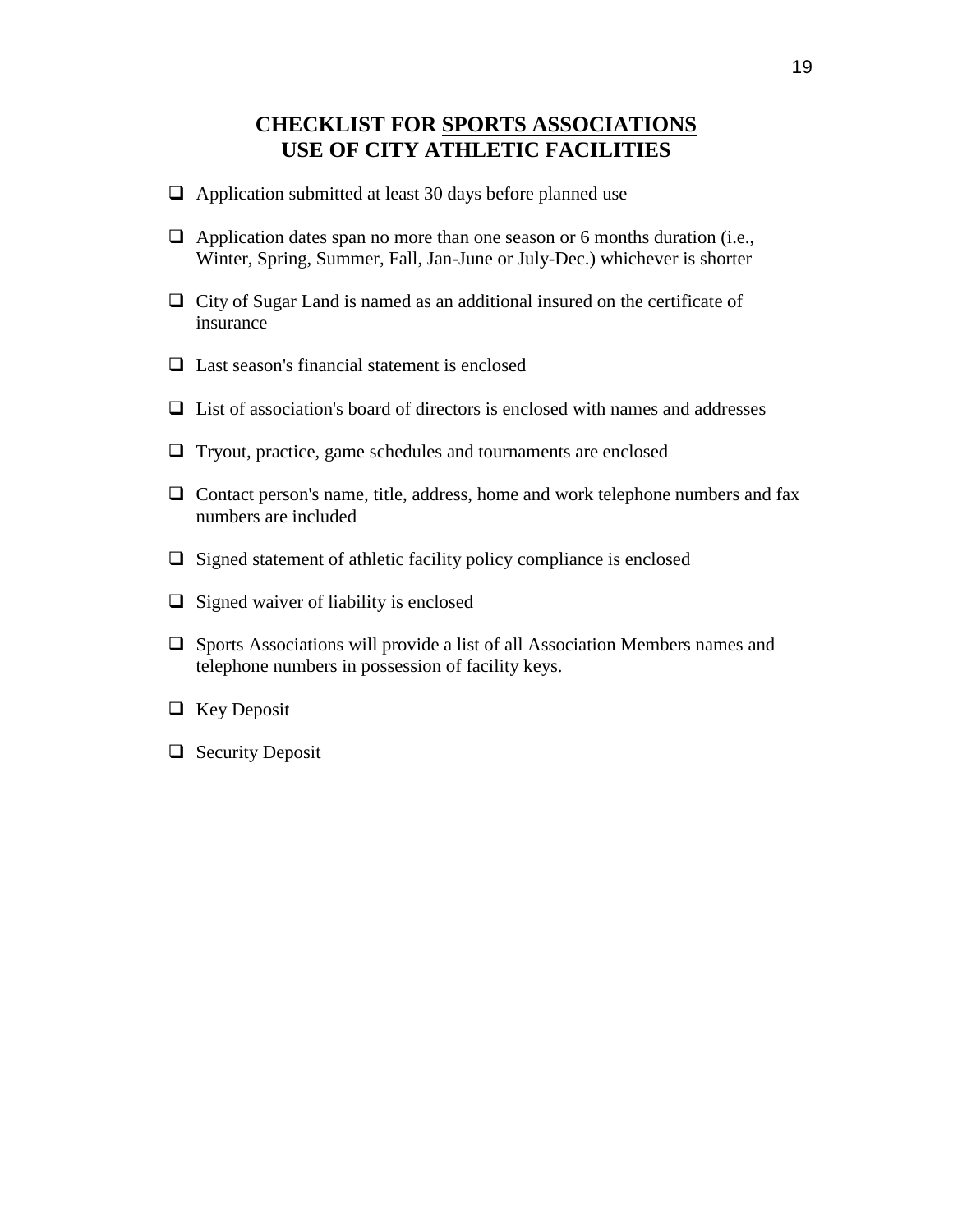## **STATEMENT OF COMPLIANCE**

| (SELF) PLEASE PRINT                                                            | , representative for |
|--------------------------------------------------------------------------------|----------------------|
| the<br>(ASSOCIATION/APPLICANT) PLEASE PRINT                                    | , have received      |
| and agree to abide by procedures and guidelines as established in the document |                      |
| City of Sugar Land "Athletic Facility Policies."                               |                      |
|                                                                                |                      |

SIGNED: DATE: \_\_\_\_\_\_\_\_\_\_\_\_\_\_\_\_\_\_\_\_\_\_\_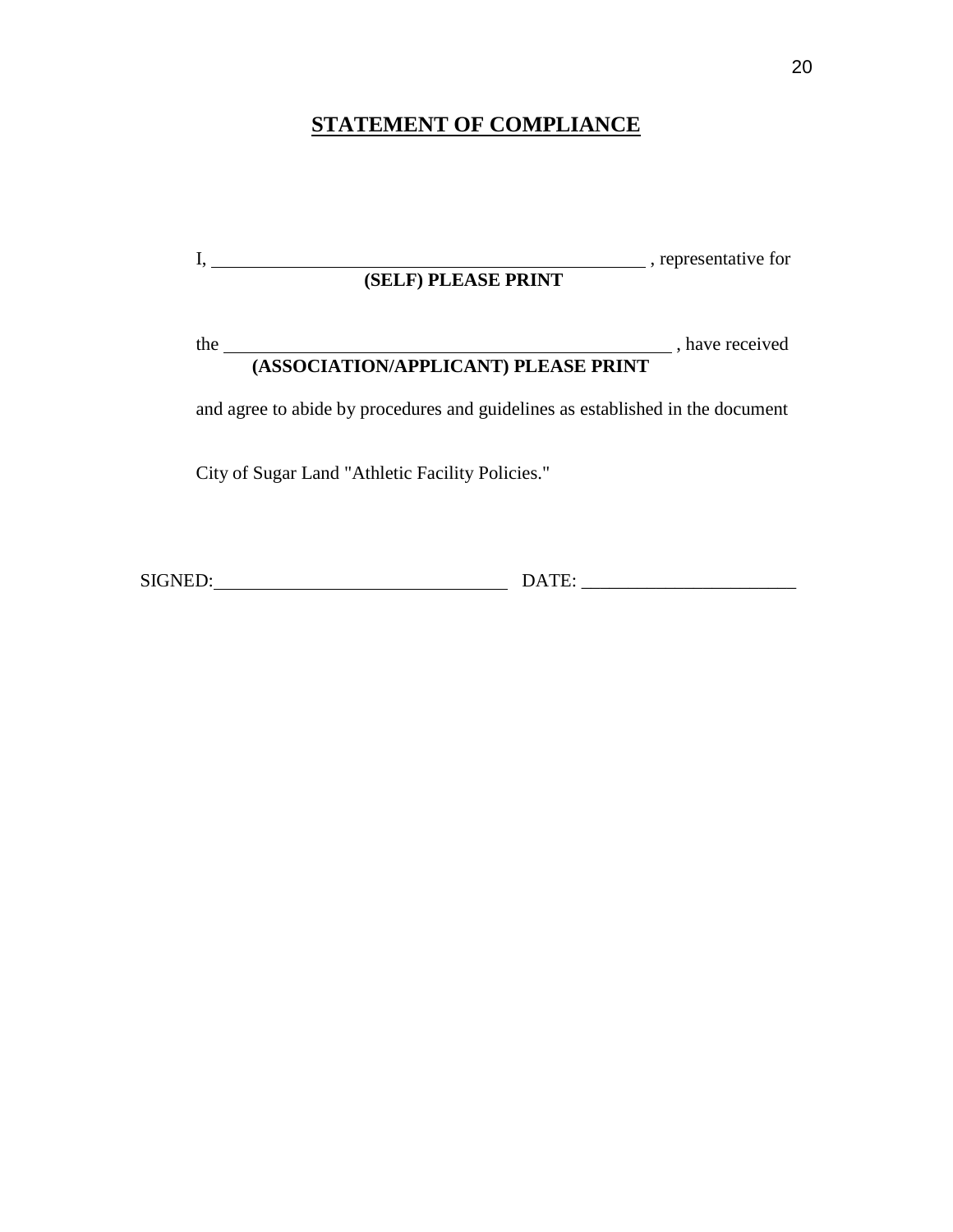## **CAPITAL PROJECT REQUEST FORM**

| Name of Facility:                                                                                                                                                                                                              |
|--------------------------------------------------------------------------------------------------------------------------------------------------------------------------------------------------------------------------------|
|                                                                                                                                                                                                                                |
|                                                                                                                                                                                                                                |
|                                                                                                                                                                                                                                |
| Consequences If Not Funded:<br><u> </u>                                                                                                                                                                                        |
|                                                                                                                                                                                                                                |
| and the control of the control of the control of the control of the control of the control of the control of the                                                                                                               |
|                                                                                                                                                                                                                                |
|                                                                                                                                                                                                                                |
| *Project Name and Priority:                                                                                                                                                                                                    |
| Estimated Cost of Project:                                                                                                                                                                                                     |
| Consequences If Not Funded:<br><u>Consequences</u> If Not Funded:                                                                                                                                                              |
| Description of Project: New York Changes and Security and Security and Security and Security and Security and Security and Security and Security and Security and Security and Security and Security and Security and Security |
|                                                                                                                                                                                                                                |
|                                                                                                                                                                                                                                |

**\* If there is more than one project that is to be submitted to the City of Sugar Land, each item should be numbered in a prioritized order of preference (1,2,3,4, etc).**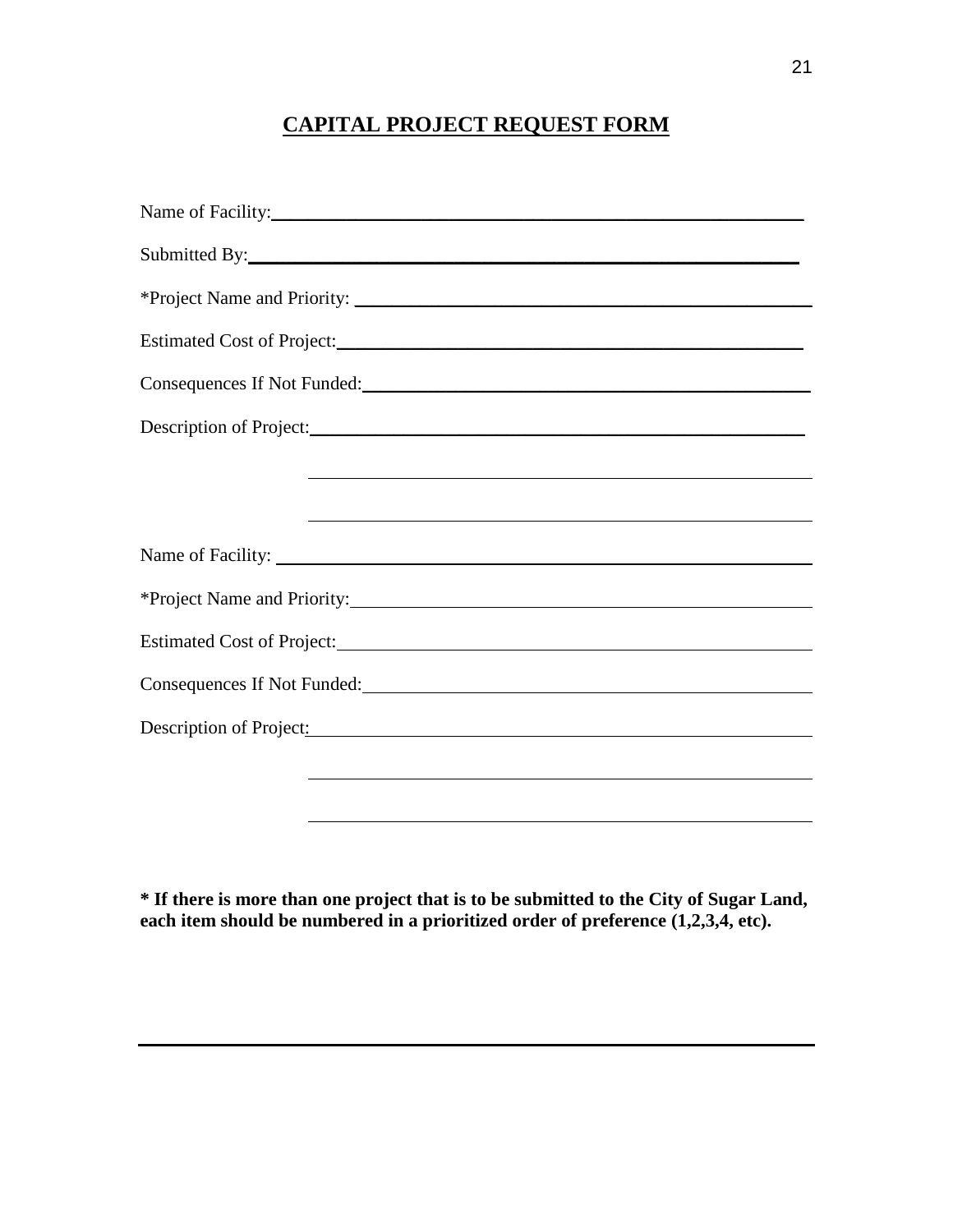## **CITY OF SUGAR LAND ATHLETIC FACILITY RESERVATION FORM**

| Name of Applicant: example and a contract e-mail:                                                                |                                        |  |
|------------------------------------------------------------------------------------------------------------------|----------------------------------------|--|
|                                                                                                                  | Phone: $(H)$                           |  |
| <u> 1980 - Jan Stein, amerikansk politiker (d. 1980)</u>                                                         | $\begin{pmatrix} 0 \\ 1 \end{pmatrix}$ |  |
| PARK: City Park / Imperial Park / Lost Creek / Eldridge Park / First Colony                                      |                                        |  |
|                                                                                                                  |                                        |  |
| # OF TEAM (S): __________ # OF FIELD (S): ___________ AGE RANGE: _________                                       |                                        |  |
|                                                                                                                  |                                        |  |
| DAYS & HOURS NEEDED: (Circle hours of Use)                                                                       |                                        |  |
| <b>Sun.</b> 5a 6789 10 11 12p 1 2 3 4 5 6 7 8 9 10 11p <b>Mon.</b> 5a 6 7 8 9 10 11 12p 1 2 3 4 5 6 7 8 9 10 11p |                                        |  |
| Tues. 5a 6 7 8 9 10 11 12p 1 2 3 4 5 6 7 8 9 10 11p Wed. 5a 6 7 8 9 10 11 12p 1 2 3 4 5 6 7 8 9 10 11p           |                                        |  |
| Thurs. 5a 6789101112p1234567891011p Fri. 5a 6789101112p1234567891011p                                            |                                        |  |
| Sat. 5a 6789101112p1234567891011p                                                                                |                                        |  |
| WHERE APPLICABLE, WILL LIGHT BE USED?                                                                            | (Circle) YES / NO                      |  |
| NUMBER OF LIGHTED FACILITIES:                                                                                    |                                        |  |
|                                                                                                                  |                                        |  |
|                                                                                                                  |                                        |  |
|                                                                                                                  |                                        |  |
|                                                                                                                  |                                        |  |
| RESERVATION: APPROVED / DENIED                                                                                   |                                        |  |
| Parks & Recreation Director                                                                                      |                                        |  |